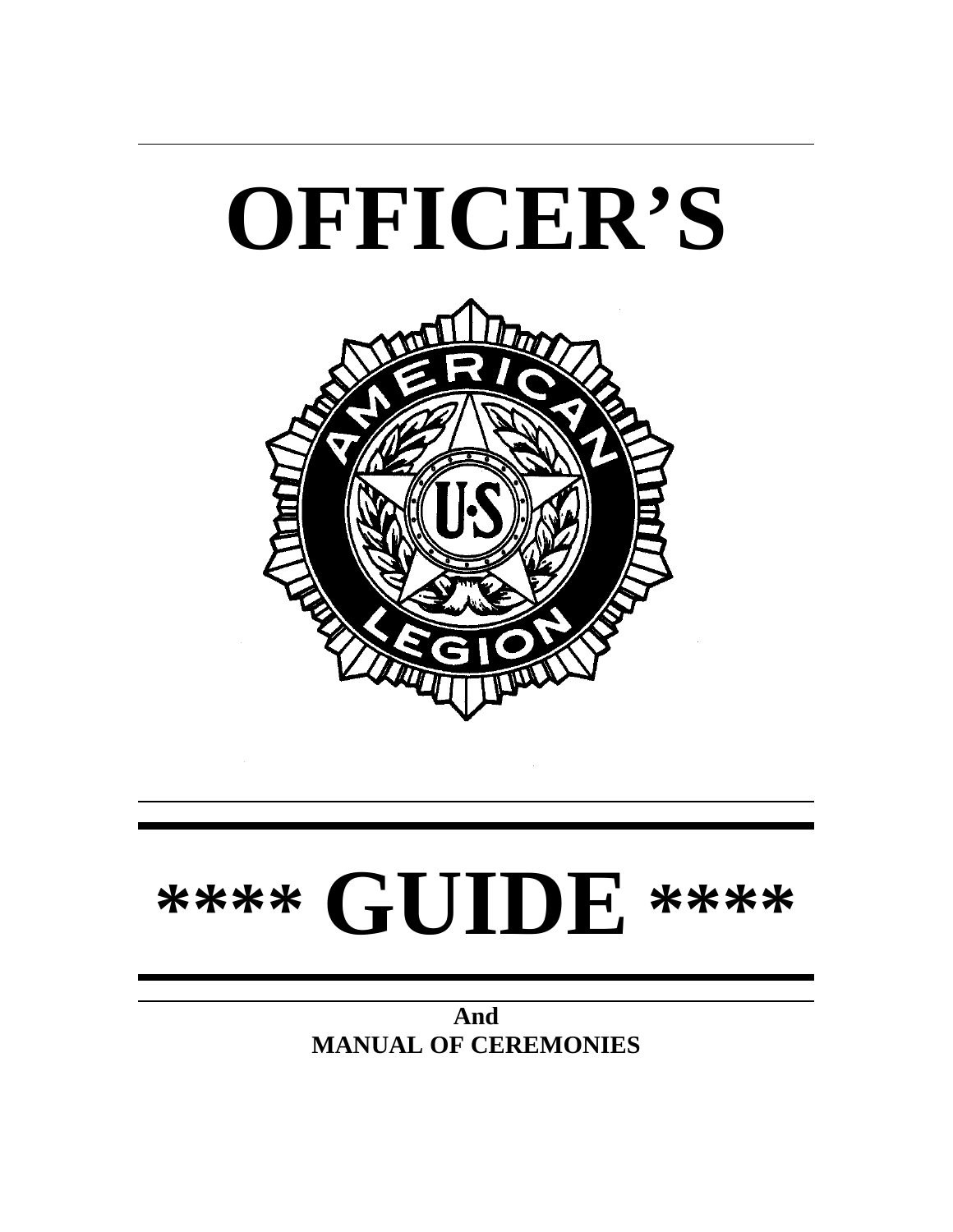# **Preamble to the Constitution of The American Legion**

# FOR **G**OD AND **C**OUNTRY

## WE ASSOCIATE OURSELVES TOGETHER FOR THE FOLLOWING PURPOSES:

*To uphold and defend the Constitution of the United States of America; To maintain law and order; To foster and perpetuate a one hundred percent Americanism; To preserve the memories and incidents of our associations in the great wars; To inculcate a sense of individual obligation to the community, state and nation; To combat the autocracy of both the classes and the masses; To make right the master of might; To promote peace and good-will on earth; To safeguard and transmit to posterity the principles of justice, freedom and democracy; To consecrate and sanctify our comradeship by our devotion to mutual helpfulness.*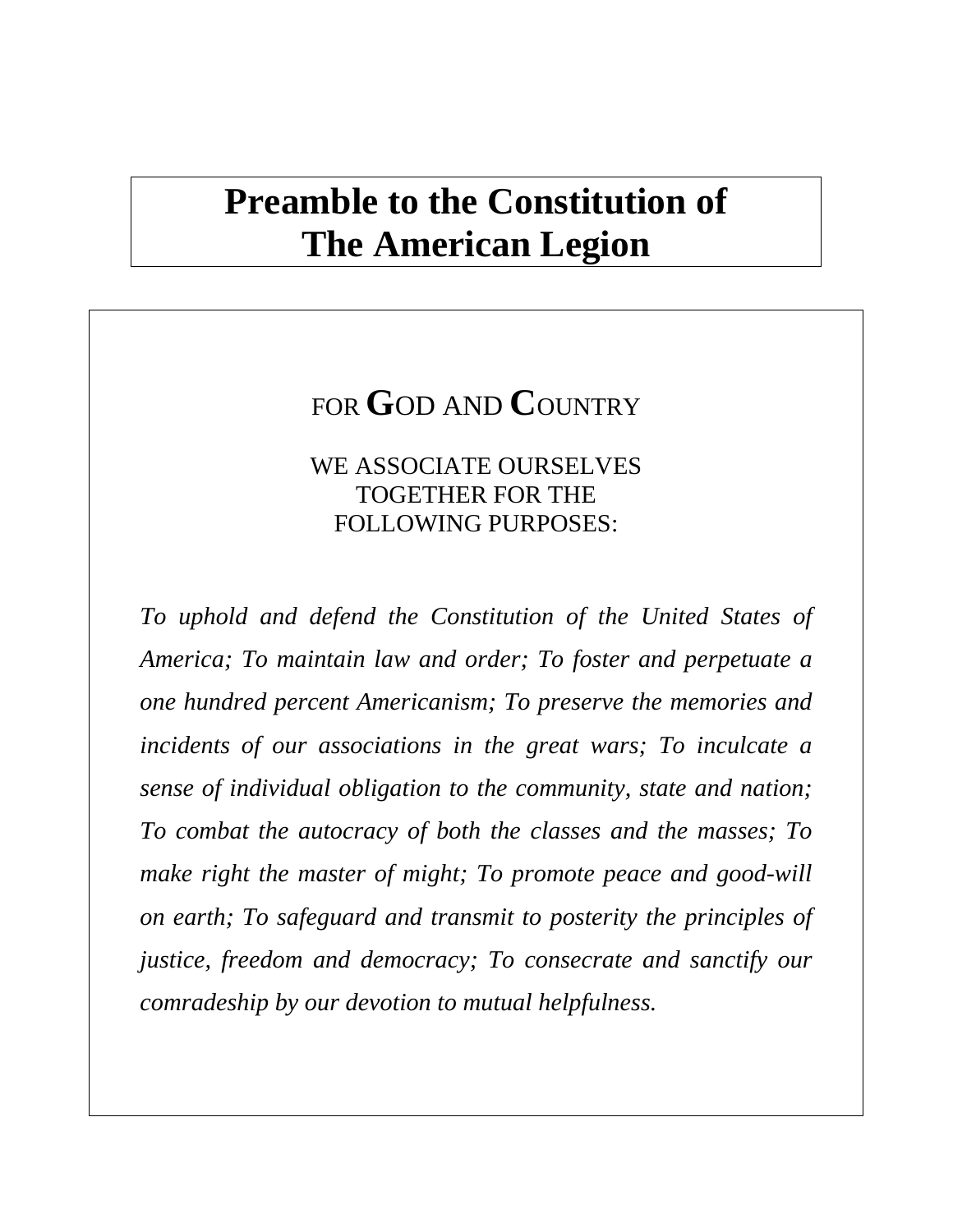# AMERICAN LEGION OFFICER'S GUIDE



♦ **Post Officer's Guide** ♦ **District or County Commander's Guide** ♦ **Manual of Ceremonies**

## NATIONAL HEADQUARTERS **THE AMERICAN LEGION** INDIANAPOLIS, INDIANA 46206

Consult the World Wide Web

http://www.legion.org - The American Legion Web Site http://www.legion.org/off\_guide.htm - Post Officer's Guide

Revised February 2001

(Thirty-Ninth Edition) Handbook for American Legion Officers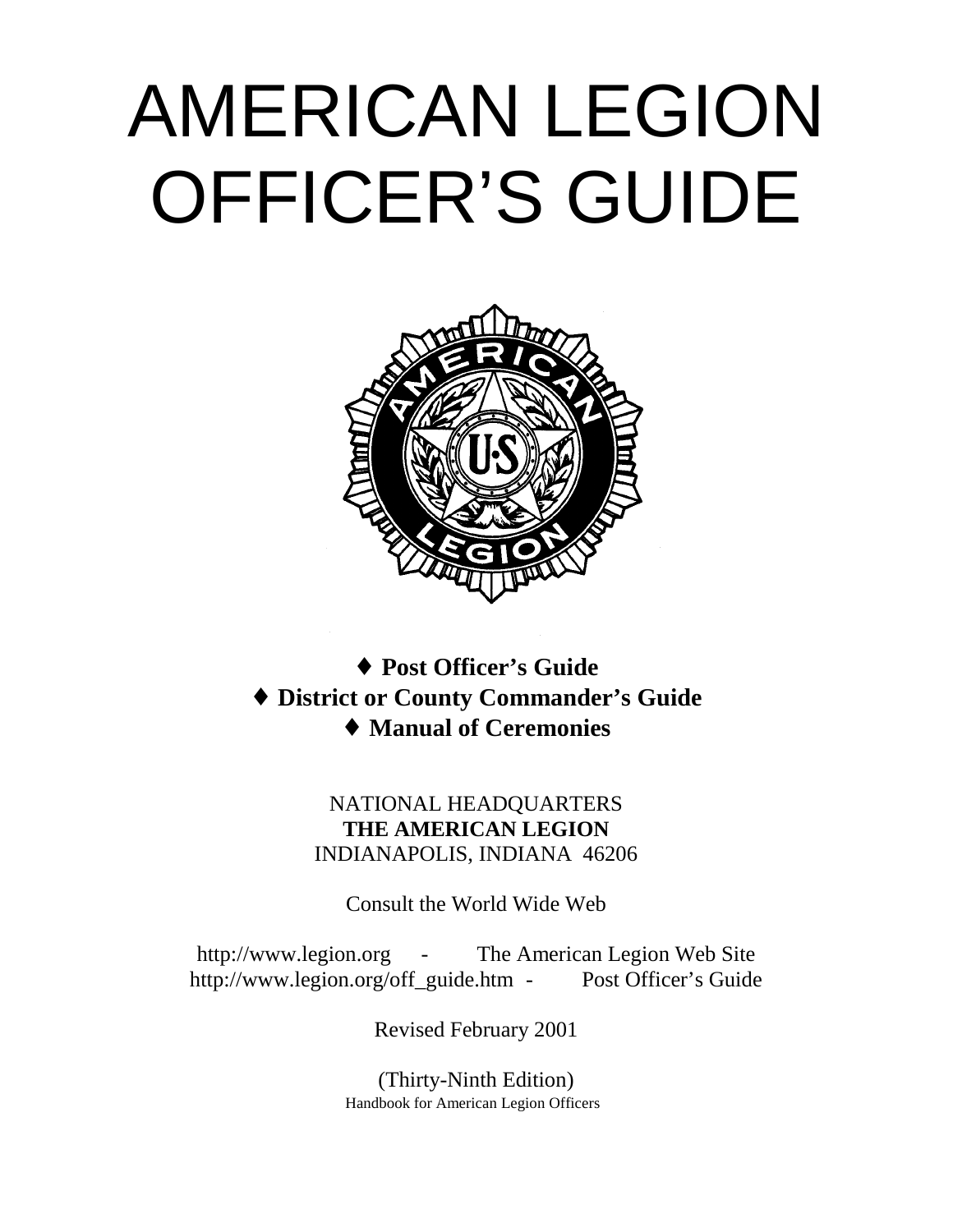## **FOREWORD**

The *American Legion Officer's Guide* combines under one cover a handbook on general Post operations and procedures (Section I); a District/County Commander's Guide (Section II); the Manual of Ceremonies, in which all of the ceremonies prescribed by the National Trophies, Awards and Ceremonials Committee are given (Section III); and an appendix, which is a treasury of information on eligibility, parliamentary procedures, a suggested Post constitution and by-laws, and other subjects (Section IV).

Publications are available from your Department Headquarters or from the National Headquarters on all of the major American Legion programs. As these program publications are received or obtained, they should be turned over to the responsible Post officers or committee chairmen. However, the *American Legion Officer's Guide* is intended as the basic handbook issued by the National Headquarters to help American Legion officers fulfill their responsibilities.

The community knows The American Legion by its Posts. In your community, The American Legion is your Post. We hope that this handbook will help you in your many responsibilities and urges that you become familiar with its contents.

As the year proceeds, you will receive through various Department and National publications additional information concerning specific programs and many suggestions for worthwhile activities. Should you have questions on American Legion policies or procedures, your District Officer can usually be of help. In addition, your Department Headquarters is always available for advice and information. When necessary, your Department Headquarters can also call on the National Headquarters for information, clarification, or assistance on any matter.

**Note: This year, we have added some new information and/or updated some topics…check the table of contents for [NEW] or [UPDATED].**

# TABLE OF CONTENTS

**Page**

# **Section 1 - POST HANDBOOK**

# **Section 2 - DISTRICT/COUNTY HANDBOOK**

# **Section 3 -** MANUAL OF CEREMONIES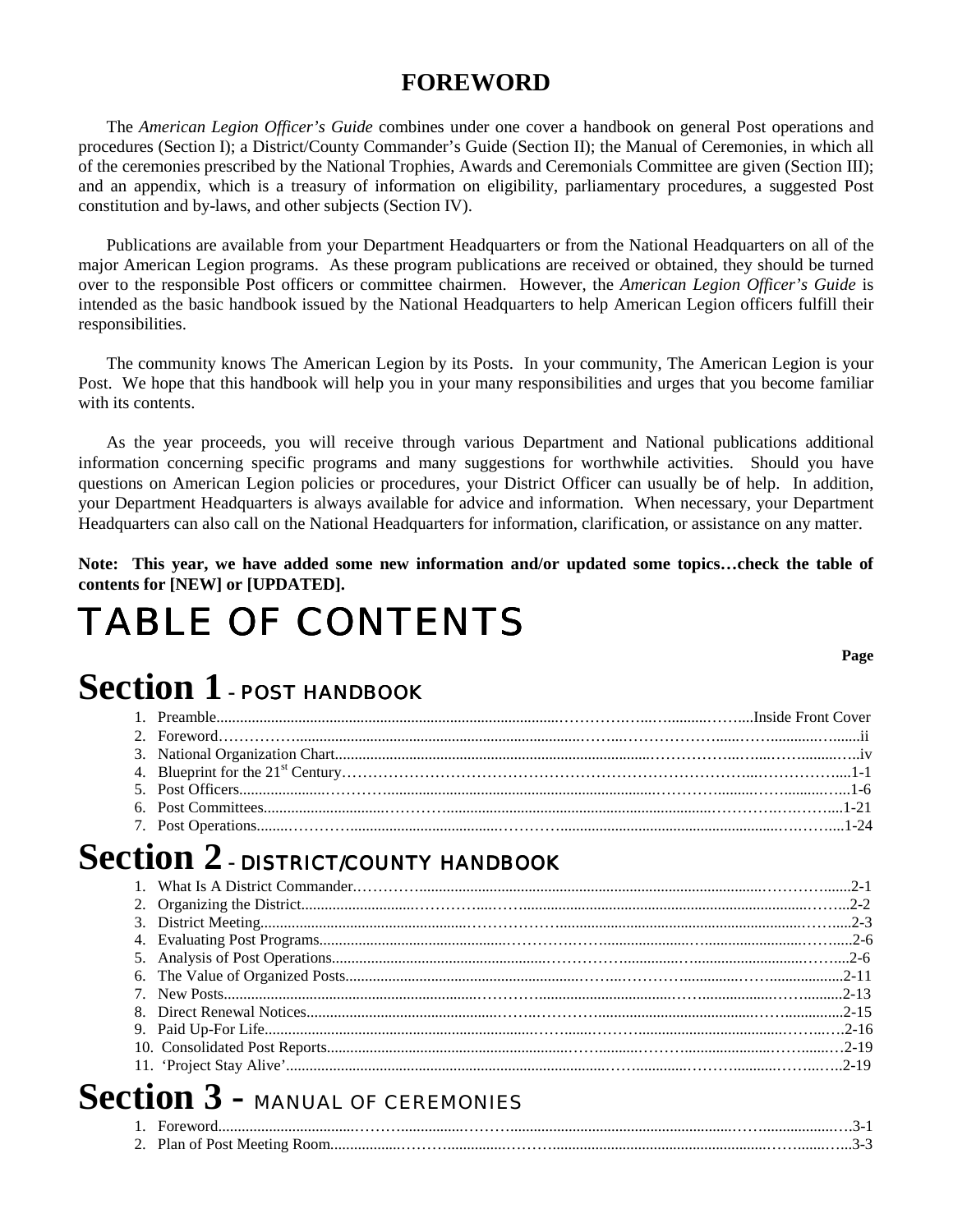# **Section 4 - APPENDIX**

| 2.                                                                                                  |  |
|-----------------------------------------------------------------------------------------------------|--|
| $3_{-}$                                                                                             |  |
| 4.                                                                                                  |  |
| 5.                                                                                                  |  |
| 6.                                                                                                  |  |
| 7.                                                                                                  |  |
| 8.                                                                                                  |  |
| Uniform Code of Procedure for the Revocation, Cancellation or Suspension of Post Charters4-35<br>9. |  |
| 10.                                                                                                 |  |
| 11.                                                                                                 |  |
|                                                                                                     |  |
| 13.                                                                                                 |  |
|                                                                                                     |  |
|                                                                                                     |  |
| 16.                                                                                                 |  |
| 17                                                                                                  |  |
| 18.                                                                                                 |  |
| 19.                                                                                                 |  |
| 20.                                                                                                 |  |
| 21.                                                                                                 |  |
| 22.                                                                                                 |  |
| 23.                                                                                                 |  |
|                                                                                                     |  |
|                                                                                                     |  |

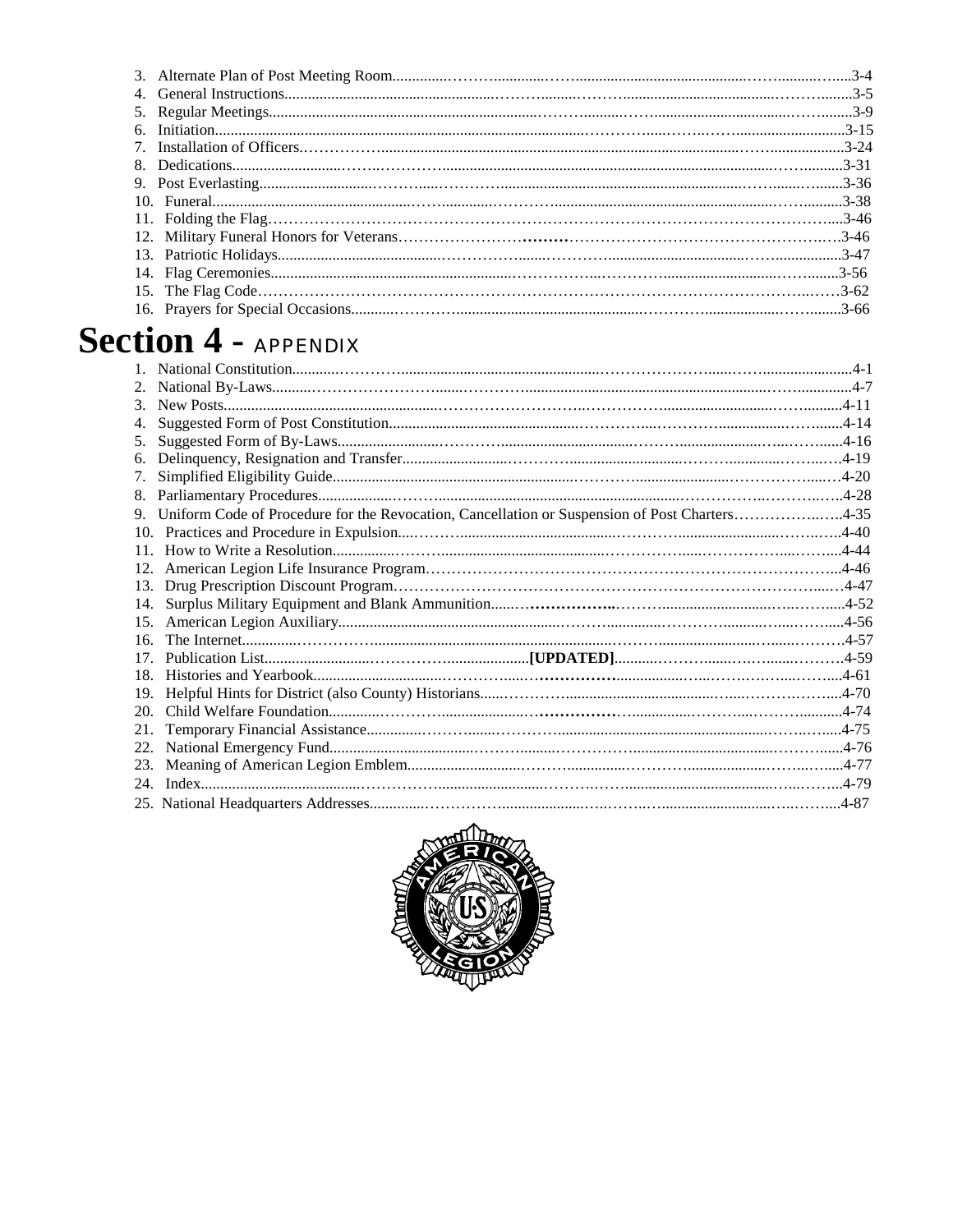The National Organization of The American Legion

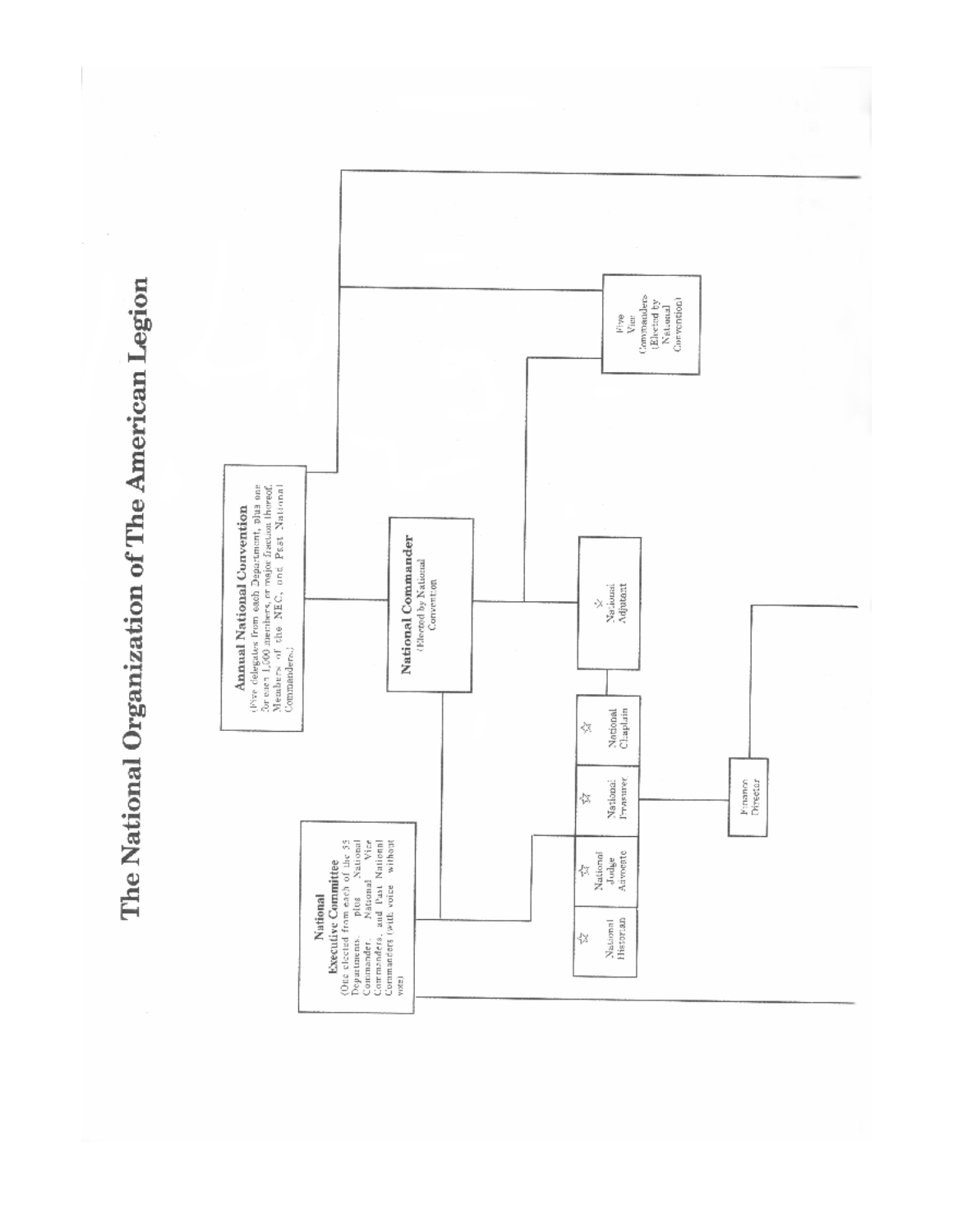Americanism Commission Commission on Children Economic Commission Convention Commission National Commissions and Committees Legislative Commission<br>National Security Commission Forcign Relations commission<br>Forcign Relations Council Finance Commission Internal Affairs Commission Public Relations Commission Vecerans Affairs and Rehabilitation The American Legion Magezine (Appointed by NEC, and functioning Contests Supervisory Committee<br>Districtuished Grussis Committee and Youth Committoe an Education<br>Counter-Subversive Aritorities Oversees Graves Dozorntion Trust American Legion Life Insurance. American Legion Endowment Fund American Legion Child Welfare Veterans' Preference Committee Employment Committee Americanism Conneil Membership and Post Activities Emblem Contraitee Commission National Security Council<br>Naval Affairs (2nmmittee **Mittary Affairs Committee** Merchant Marine Committee Law and Order Committee Defense (Swil Preparednoss Aerospace Committee Trophics, Awards, and Crimmonials Resolutions Assignment Committee Canstitution and By-Laws Committee National Cemetery Committee Contribation on continuing basis) Corporation Committee Committee (burning) and Trust Committee Foundation, Inc. Conntrittoe (Standing)



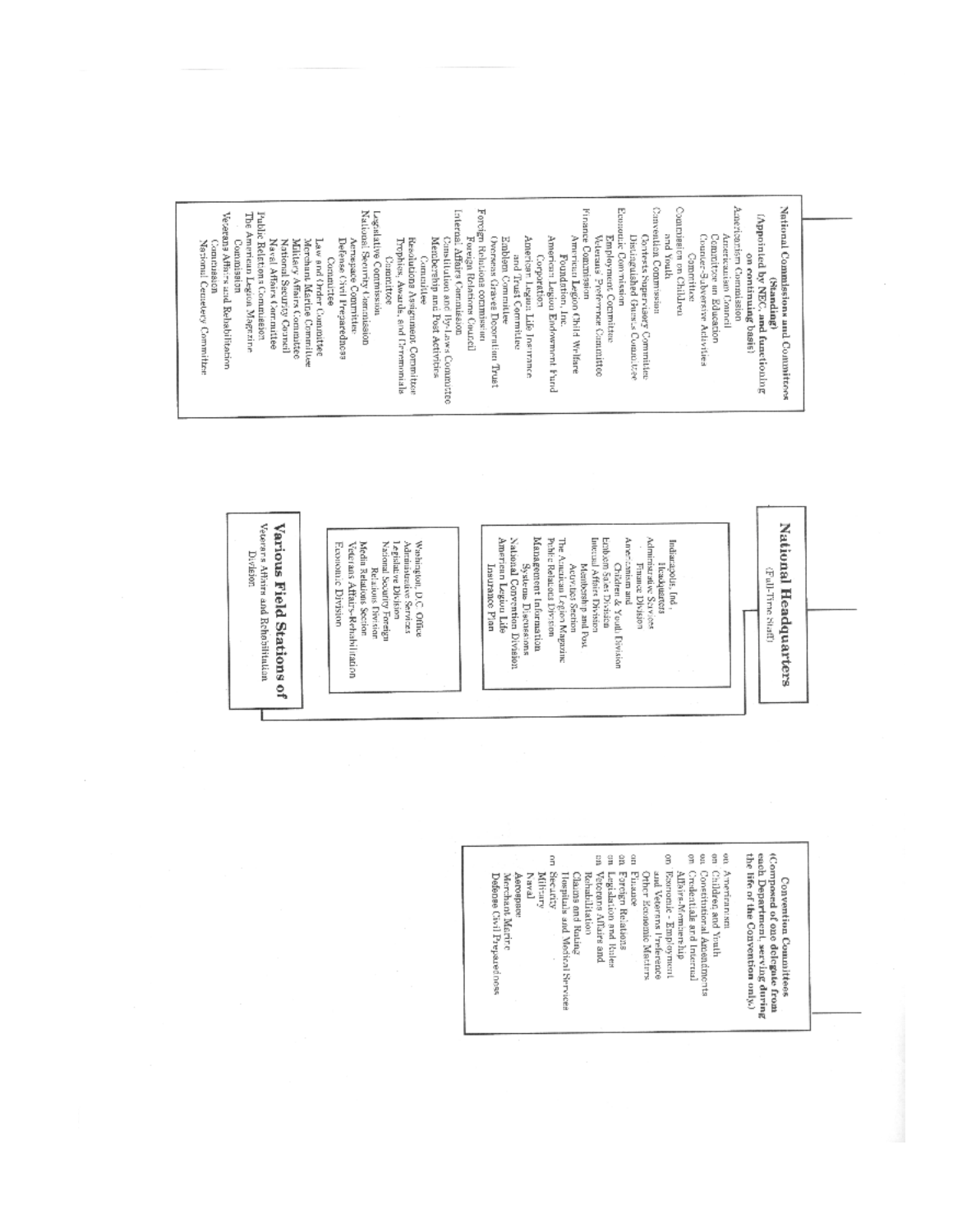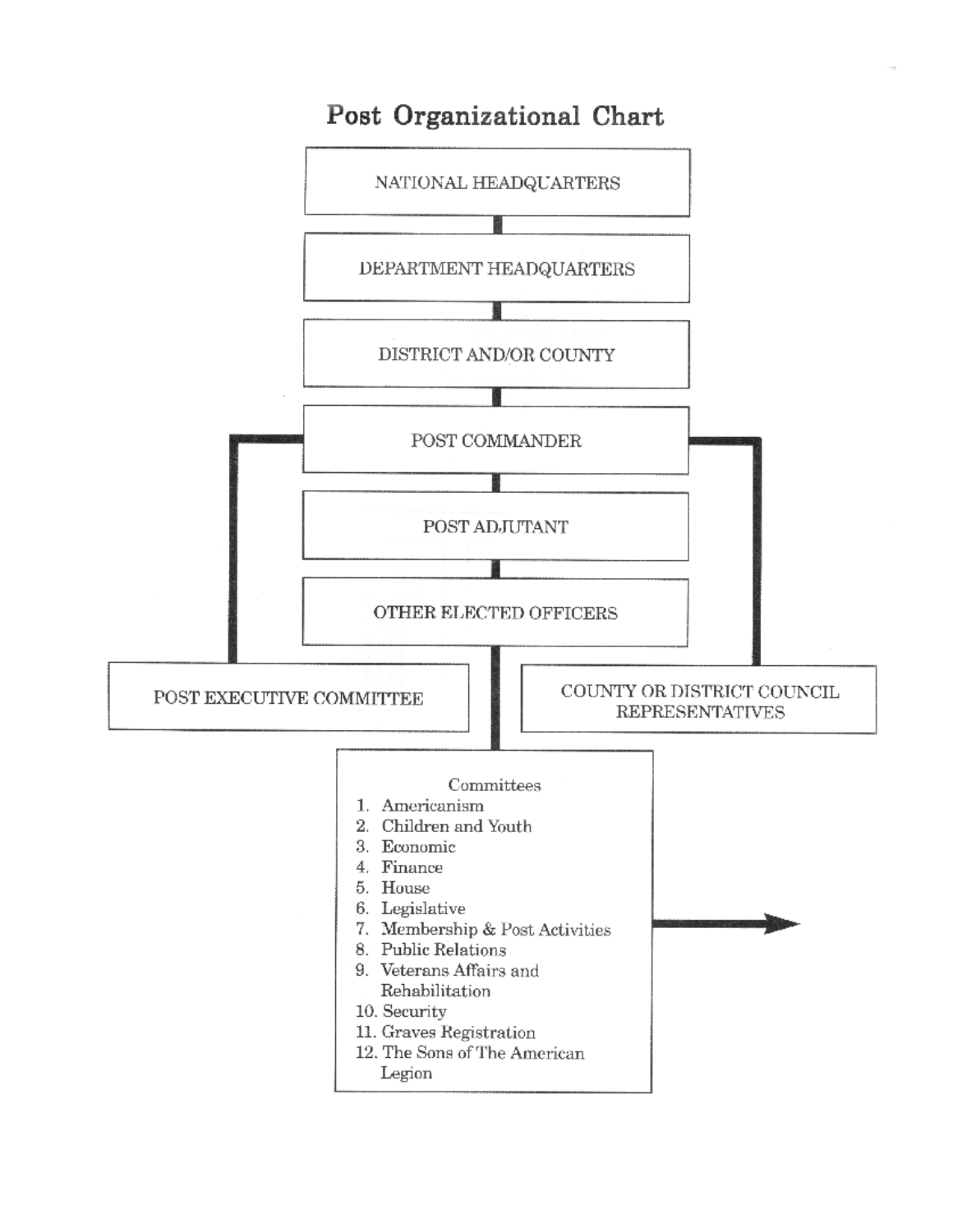# **SECTION**

## **A "Blueprint" for the 21st Century**

**Purpose:** A plan to provide "Service" to our veterans, their families and their communities is as solid today, in a period of high technology and lightning fast changes, as it was in 1919, when the founding fathers of The American Legion met in Paris.

They were true visionaries. Much of The American Legion's success rests on its understanding that the fight for veterans rights - past, present or future - is never-ending. While our purposes may remain unchanged, our capabilities must not. The environment is changing and we must stay in front of change to be this nation's leading advocate for veterans.

For continued success, we must provide first rate service to our veterans throughout the next century, The basis for this blueprint is the Preamble to the Constitution of The American Legion, which was finalized at the St. Louis caucus in 1919 and reaffirmed at Minneapolis in 1994. This declaration reaffirmed the principles on which our great organization was developed *(the Preamble Minneapolis Affirmation follows the 21st century blueprint information).*

And the method for applying this blueprint for success to American Legion activities has not changed either. Personal contact at every level of leadership within The American Legion is the catalyst that has made us successful in the past and will make us even more successful serving veterans in the future.

Since our founding fathers gave us a sound, clear focus, we need to build on this direction as we seek every opportunity to excel in growth and membership in the 21<sup>st</sup> century.

**21st Century Key Challenges**: The key challenges facing The American Legion in the 21st Century, as outlined by the National Executive Committee in October, 1997, have a common denominator to success -- personal involvement of Legion Officers.

**Vision:** Every American Legion member must focus on service to the veteran, to their families and to the communities as their number one priority. Legion officers at every level must lead the way in reinforcing this vision.

**Goals**: We must have goals to fulfill our vision of service. A mission statement should be in place that includes these goals and spells out a direction of where you and The American Legion at every level should be in one, three, five and seven years.

**Image:** We must be aware at all times of our image and how others perceive us and our work in the community. We must remain the champions of service to our veterans and their communities. Everyone in a Legion leadership position must set the example for all members to follow.

**Partnership:** The American Legion, American Legion Auxiliary, and the Sons of The American Legion need to be partners in providing service to our veterans, their families and their communities.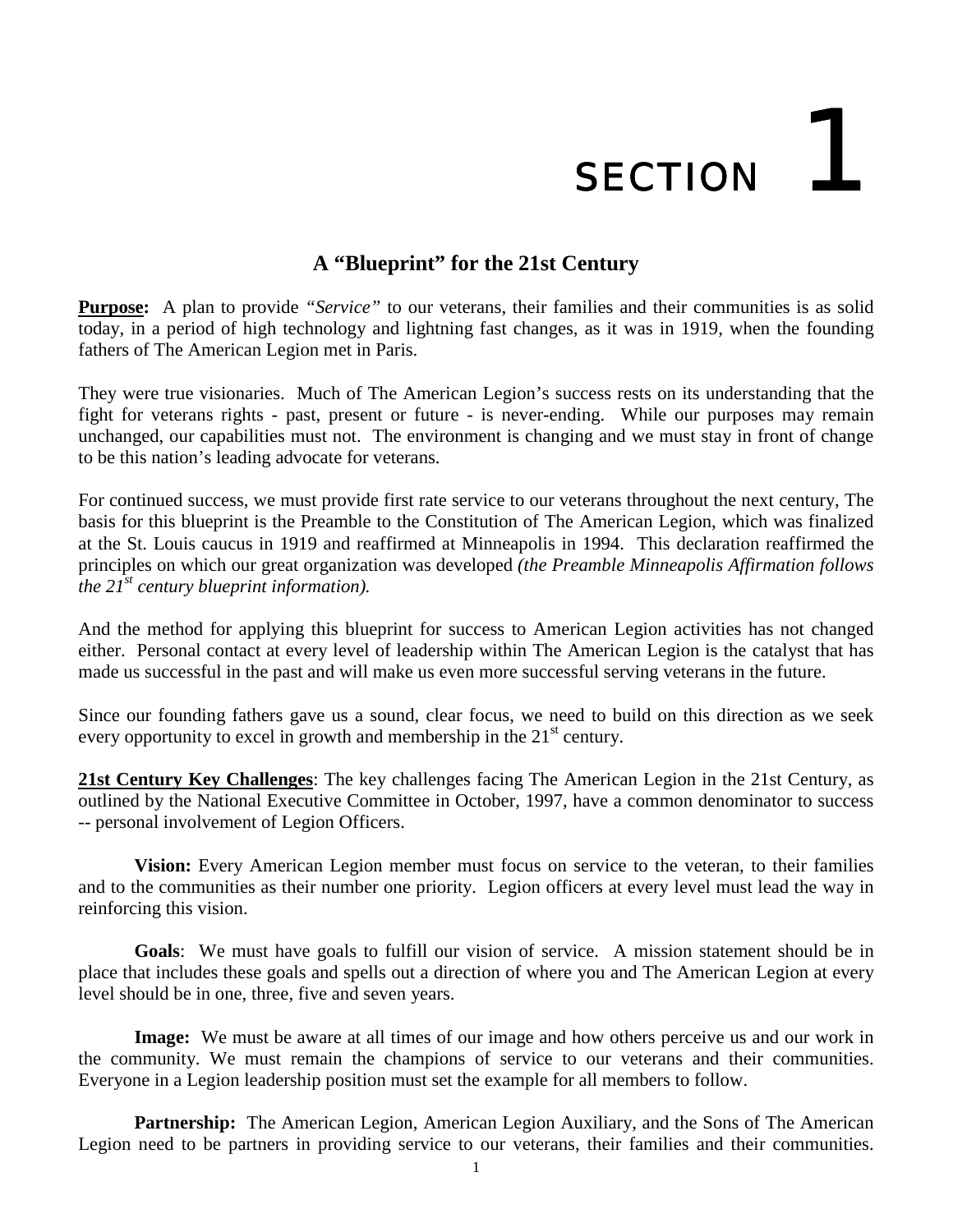Legion officers again must set the example for inner-organization dialogue and cooperation. Our work of service to our veterans is a *"family affair."*

**Public Relations:** We can amplify our commitment of service to the veteran through an aggressive and consistent public relations program. It allows us to maintain visibility in the community. Technology in the media has made it possible for every one to become accessible to print and broadcast media. Likewise, Community Service Committees, the Chamber of Commerce(s), and Business Associations have doubled in number over the past 10 years. These are excellent opportunities to network. Become involved in the community as a good neighbor. Public relations opportunities to tell the Legion story should be pursued.

**Programs:** Our service to veterans and their communities is manifested in our programs and there are many outstanding programs to choose from. Single theme or service posts can be drawing cards for starting new posts. Legion officers at every level should be coaches, motivators and consultants in helping posts develop and maintain programs.

**Training:** Every officer and staff member needs training. Through training we gain knowledge to help better serve our veterans. Whether it is a Department Legion College, a conference, an annual convention, the Extension Institute or National Information Conferences, education of our officers and staffs at every level should be an on-going process. One of the most ideal and effective training methods lies in **mentoring.**

**Mentoring:** Is an "hands-on" approach to training that has proven to be the best investment in nurturing future Legion leaders. Mentoring can be tailored to accommodate any learning needs of your members. It can be in small group or done one-on-one. Through the individualized coaching by a seasoned Legion officer, new officers and members can receive the training and reap the benefits of experience, which may be lost in a classroom setting. Mentoring allows one to learn at their own pace and in their own locality. It allows ample room for positive motivation and stimulates new ideas for improving Legion business.

**Membership:** Service to our veterans begins with our membership base. Without members we would have no voice on Capitol Hill nor could we achieve the entitlements and support to our veterans, their families, their communities, our state and nation. **Membership is everyone's responsibility - especially Legion officers.** Post revitalization and new post development should be on every Legion Officer's mind. Resolution 28, Disenfranchising, reaffirmed that the Department Commander or Department Executive Committee is the final decision maker on establishing posts within the department, not another post or district. The National Executive Committee established, by the same resolution, an objective of one post for each high school in the community. The focus is presence in the community and the objective is growth. Over the next five years the goal is to increase the number of posts to over 16,000. Therefore, every department must focus on post development/ revitalization

**21st Century Outreach Program** - This program encourages Legion officers to aggressively seek support from the Active Duty military, Guard and Reserve organizations in your Department to identify eligible veterans. Since January 1998, several active duty bases and guard units have agreed to allow The American Legion to address veterans separating from the service. The potential for membership is unlimited. Two initiatives to identify veterans in the community are listed below:

**Jobs -** *Hire Quality*, a pilot program partner that is a professional job search agency, specializes in helping younger veterans (especially those about to separate from active duty) find jobs. Each month, lists of veterans who have contacted Hire Quality are made available to the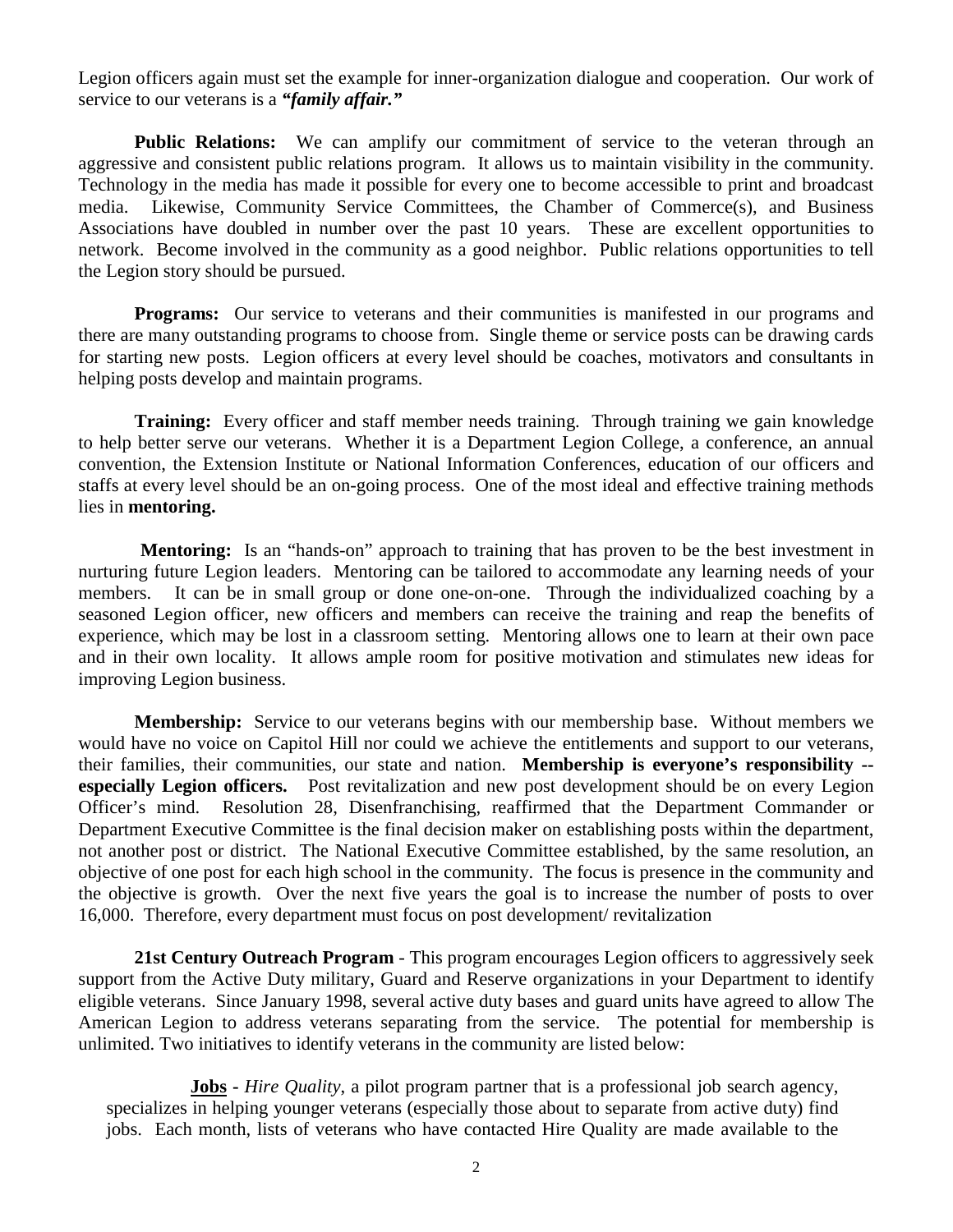Departments for dissemination to the field. This test pilot program is starting to yield invaluable leads of eligible veterans that would otherwise be missed.

**Internet** - Several of our members have shown leadership initiative by thinking outside the box when it comes to finding new sources of eligible veterans. Tapping into webrings and getting on veteran service organization chat lines has proven to be highly successful in initiating interest in The American Legion. It is also a new frontier to promote the Legion through new public relation opportunities.

**Communication:** This is a must! Legion officers must set the example in establishing clear and concise lines of communication with members and nonmember alike. Through communication and personal contact, The American Legion can cross all race, gender and age barriers on its way to providing quality service to our veterans and their communities. District and county commanders should visit every post within their jurisdiction. This provides you with an awareness of their needs and growth potential. Communicate, educate and support one another through all mediums available to you whether its newsletters, bulletins, television, radio, newspapers, E-Mail and/or direct contact.

**Conclusion:** The essence of the 21st Century Plan is personal involvement through demonstrated leadership. Our blueprint for success was laid out for each of us by our founding fathers----it is:

## **SERVICE TO OUR VETERANS, THEIR FAMILIES AND TO THEIR COMMUNITIES, STATES AND NATION**

*For more information, refer to the full text of the resolutions approved by the National Executive Committee, May 6-7, 1998, Spring Meeting, Indianapolis, Indiana – the "Resolving" clauses of each resolution follows:*

## **Resolution #27, Diversity and A Veteran Is a Veteran (21<sup>st</sup> Century)**

RESOLVED, that The American Legion strongly recommends that any level of The American Legion, Departments, Districts and Posts review its Constitution and By Laws and those of superior bodies within the organization to ensure it is in compliance with the rules that govern this organization; and be it further

RESOLVED, that Departments, Districts and Posts dedicated to the programs of The American Legion and should not take unwarranted actions that may lead to barriers that hamper the growth, support of programs and active community involvement, that may adversely affect the growth of The American Legion; and be it finally

RESOLVED, that we operate with a common focus, derived from cooperation and fraternal relationships developed from working together at all levels of the organization, for the sole intent and purpose of carrying out the duties and responsibilities commonly shared at each level of The American Legion.

## **Resolution #28, Disenfranchising (21st Century)**

RESOLVED, that the formation and revitalization of American legion Posts be a priority, which only the Department Commander or the Department Executive Committee controls in accordance with Article IX, Section 1 of the National Constitution; and be it further

RESOLVED, as long as all of the required obligations are met for the establishment of a Post, no individual Post or District should have the authority to deny any individual(s) the opportunity to start or revitalize a Post, without just cause, but the final decision will be made by the Department Commander or Department Executive Committee; and be it finally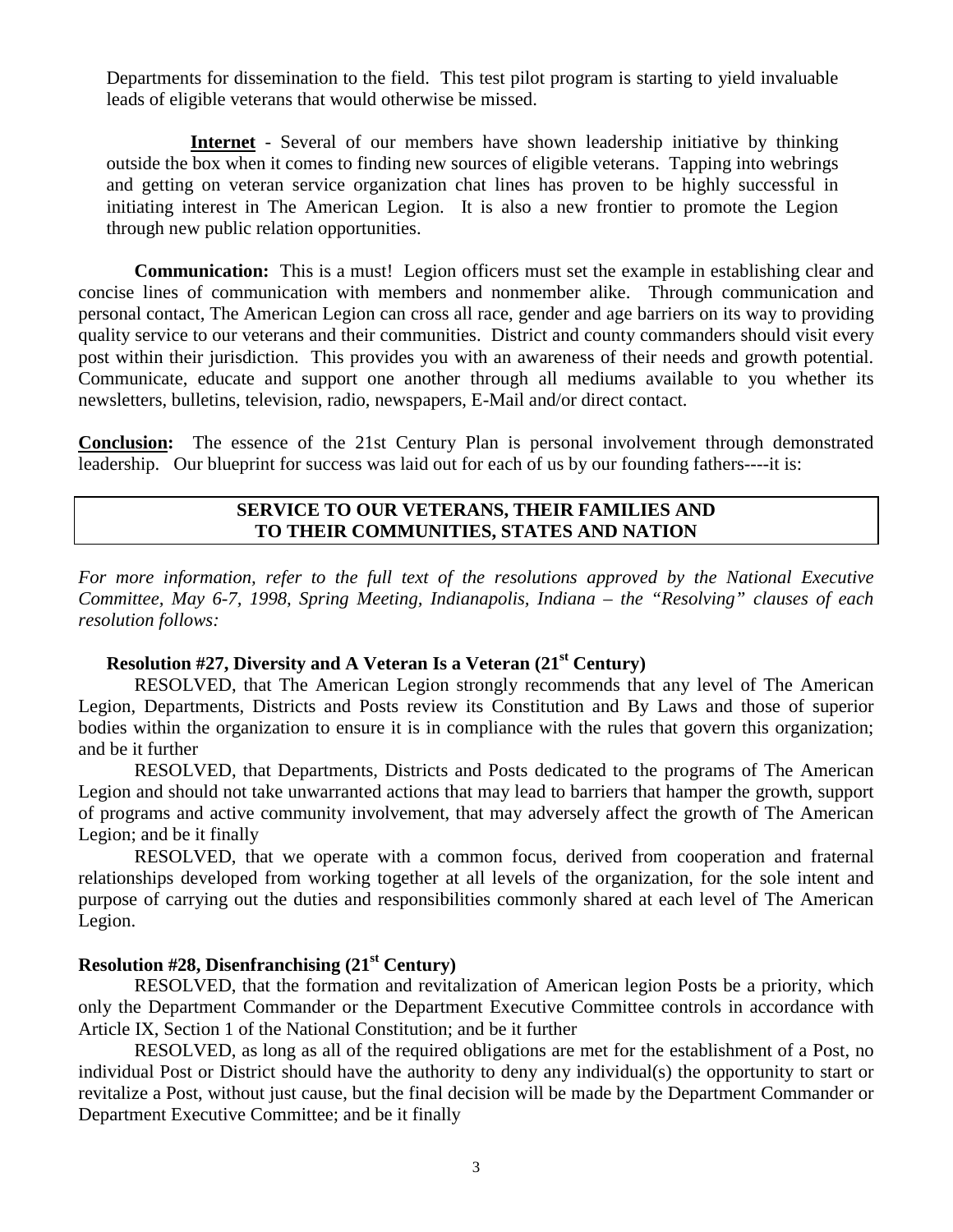RESOLVED, that there should be an American Legion Post for every high school where Department, Districts, and Post leadership will work together to ensure the success of the Post in its support of programs and the local community.

## **Resolution #29, Veteran Outreach Program (21st Century)**

RESOLVED, that The American Legion initiate at all levels of the organization a comprehensive plan to educate and provide service to Active, Reserve Component and National Guard eligible military personnel currently in uniform, recently retired and/or separated, about the value and benefits derived form membership in The American Legion; and be it finally

RESOLVED, that The American Legion initiate at all levels of the organization a recruiting campaign targeted at eligible military personnel currently serving on Active Duty, in the Reserve Components and the National Guard.

## **Resolution #30, Training and Education (21st Century)**

RESOLVED, that The American Legion recommend to all levels of the organization, development of a comprehensive plan to educate and train its leadership, preparing them for the present and future challenges to be faced in service to veterans, the community, state, and nation, and be it further

RESOLVED, that The American Legion recommends a standard for its leadership to include a knowledge about programs, activities, goals and objectives of the organization, in order to do their best and be more proactive towards the needs of those that they serve; and be further

RESOLVED, that it is recommended that Departments, Districts and Posts recommend to all candidates for office that they consider taking and successfully completing The American Legion Extension Institute course: and be it further

RESOLVED, that every Department of The American Legion be encouraged to start and staff a comprehensive training seminar/college (also know as Legion College) for the purpose of training its leaders; and be it further

RESOLVED, that the National Organization of The American Legion develop a training environment, seeking a better-trained cadre of leadership that may include the use of computer technology/communications, written materials, teleconferencing, other electronic media, workshops, conferences, and seminars; and be it finally

RESOLVED, all levels of the organization of The American Legion, be strongly and resolutely encouraged to develop and execute a continuing education program, initiated by an inaugural five-year plan with a goal to implement this concept of practical and useful training and education of our Legion leadership in order to maximize effectiveness in communities, states, and our Nation.

## **Resolution #31, The American Legion Post Operations (21st Century)**

RESOLVED, that the attention of all Department, District, County and local American Legion leaders be called to the **need of** *mentoring and training* all post officials in such areas as:

- 1. Developing and executing post mission statements.
- 2. Developing and executing a five-year plan to include description in each of the following areas: post activities, programs, budgets to include financial projections, membership and public relations and communications.
- 3. Development of a constitution and by-laws to include proper charter filing, incorporation, report filing to include Consolidated Post Report, maintaining a proper check and balance system to include audit, risk management (liability, property and event insurance), and proper writing of resolutions.
- 4. Formation and training of committees based on the size and mission of the post in the local community.
- 5. Development of a "Welcome Wagon" Task Force in conjunction with the Auxiliary and the Sons of The American Legion to welcome new veterans into the community.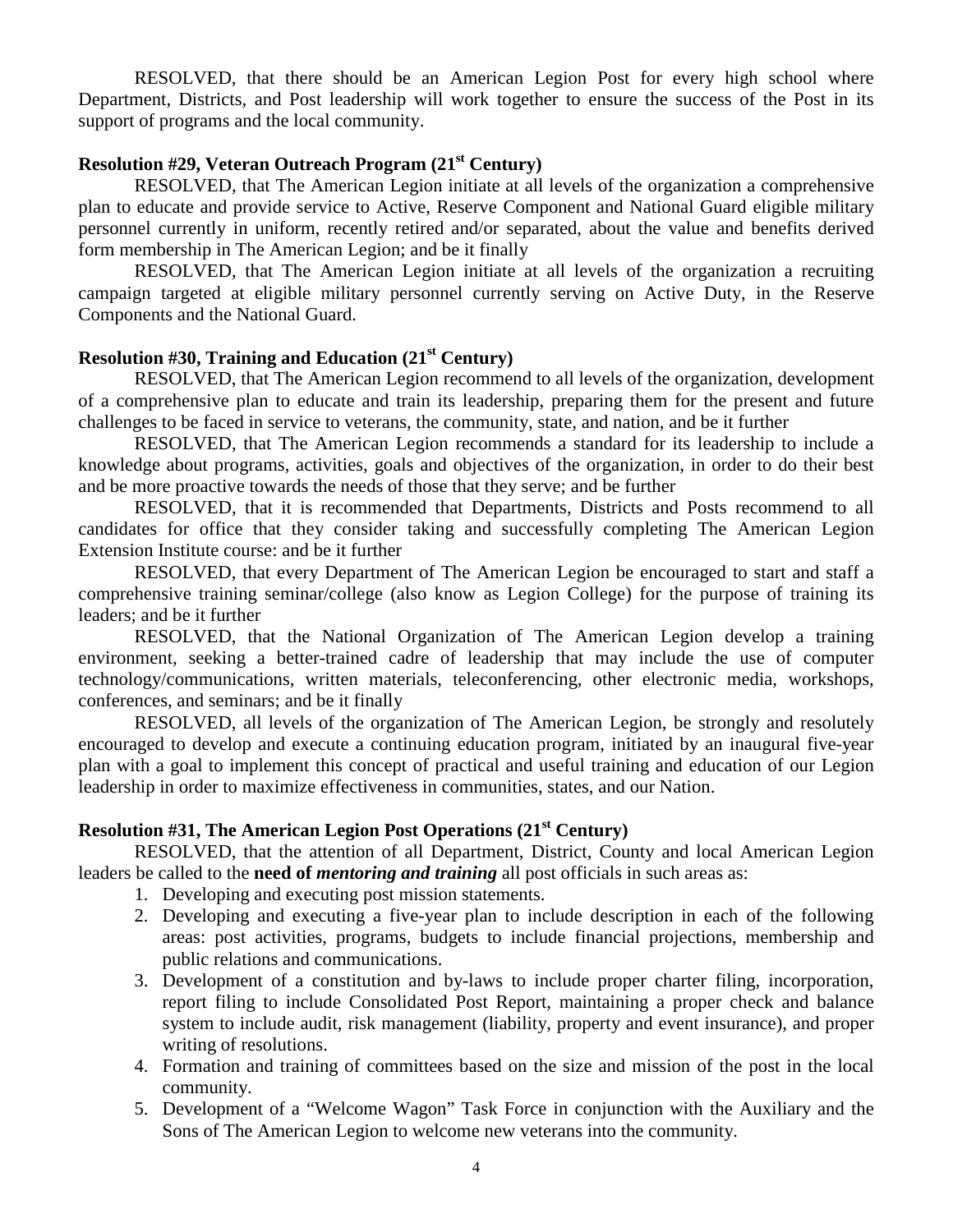6. Reaching out to all veterans in the community and listening to their concerns; and be it further

RESOLVED, it is recommended that Departments, Districts, and Counties develop an integrated coordinated assistance visit plan, sometimes referred to as a Post Responsibility Audit, to ensure every post is visited by one level of leadership at least once a year to review the aforementioned areas with the post leadership; and be it further

RESOLVED, it is recommended that every post have a copy of the official history, **The American Legion**, written by Thomas A. Rumer and/or a reference set of The American Legion Extension Institute; and be it further

RESOLVED, The American Legion believes that each post is a community based wartime veterans organization known for helping all veterans, families and children in the community and where social programs will not supersede the reason The American Legion was founded in 1919 and where the image is associated with "Service First;" and be it finally

RESOLVED, that each American Legion Post should use the word "Post' where appropriate in all official documents, publications and advertising.

## **Resolution #32, Cooperation with the American Legion Auxiliary and Sons of The American Legion (21st Century)**

RESOLVED, that the attention of all Department, Districts, County and local American Legion leaders be called to the need for a cooperative relationship with the Auxiliary, and Sons of The American Legion.

## **SPECIAL RESOLUTION 419 1919 THE MINNEAPOLIS AFFIRMATION 1994**

WHEREAS, To us, the heirs of a proud tradition, the Founders of The American Legion in the City of Minneapolis in November 1919 bequeathed the four pillars upon which our great brotherhood yet stands, as proclaimed in the Preamble to the Constitution of The American Legion; and

WHEREAS, It is upon these pillars that we have built the programs by which we serve our comrades, our youth, and our nation; and

WHEREAS, By the Throne of Almighty God the Founders surely stand and say of us "Well done, beloved heirs and comrades"; now therefore be it

RESOLVED, By The American Legion in National Convention assembled in Minneapolis, Minnesota, September 6-8, 1994, that we express our eternal gratitude for the wisdom and foresight of our Founders in this, our 75th Anniversary Year, by affirming anew our commitment to the perpetuation of our principles; and be it further

RESOLVED, That in affirmation of our troth, we pledge our unrelenting vigilance on behalf of our comrades-in-arms, their children, and their widows and orphans; and be it further

RESOLVED, That we affirm the American Flag to be the sole unifying symbol of these United States, a nation born of diversity and nurtured in the shadow of that banner, beneath which the honored remains of countless heroes have been laid to rest, deserving if need be of our protection unto death; and be it further

RESOLVED, That we affirm to the generations as yet unborn their due inheritance, a legacy no less grand than that to which we today are heirs: a nation strong, united and flourishing in peace and prosperity; and be it further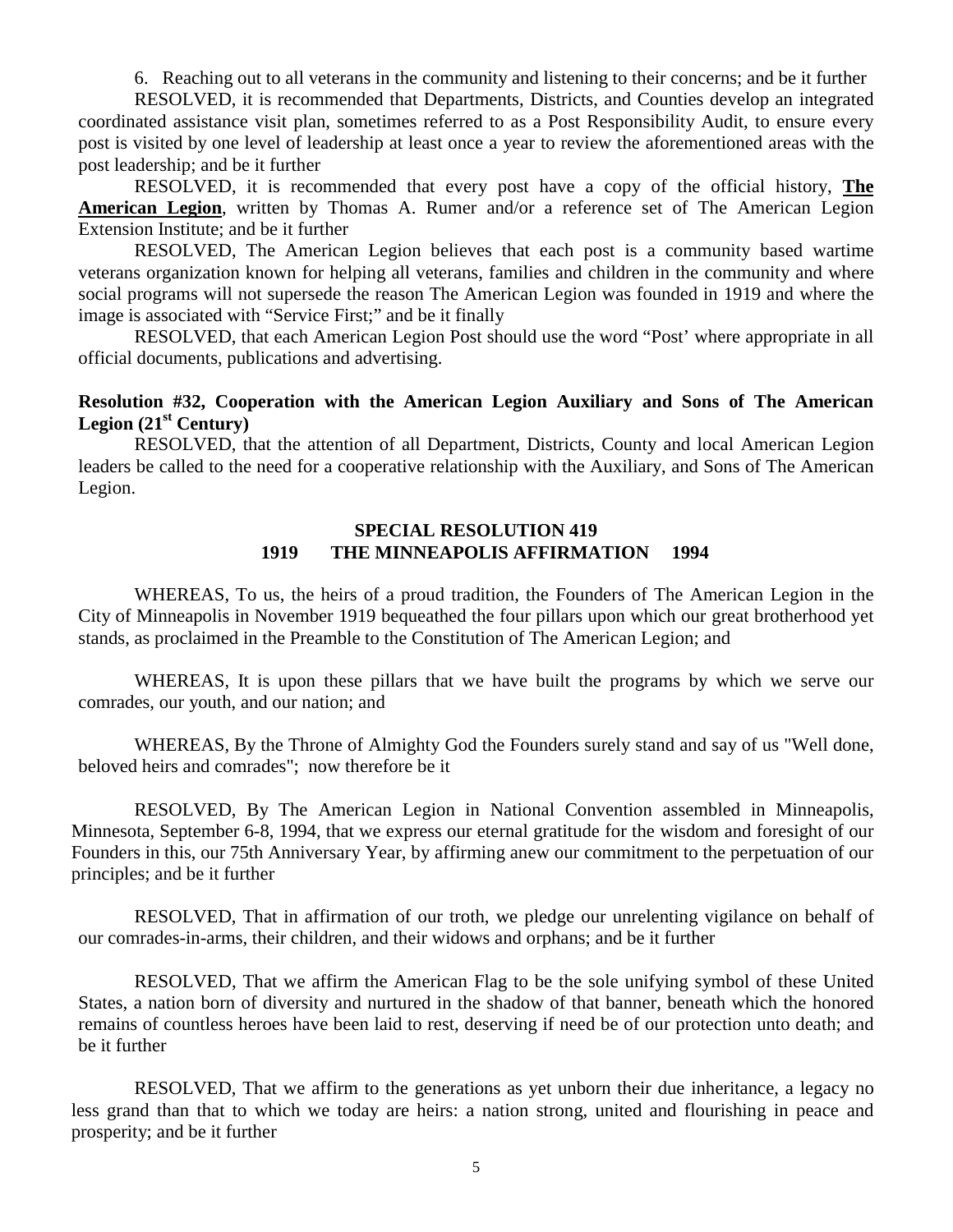RESOLVED, That we affirm to our nation's defenders, and the citizens they serve, our dedication to national sovereignty and security so inviolable as to render America forever free from aggression and domination by those who would do us harm; and be it further

RESOLVED, That we affirm the principle of citizen soldiery by our support and dedication to those who stand in ready preparedness to answer the call to arms, the Reserve and National Guard forces, and be it further

RESOLVED, That we affirm to all Americans our commitment to the principle of government of the People, by the People, and for the People, a principle best embodied by a Congress unfettered and free from foreign influence and ever alert to the failures of foreign policy by which the constraints on war are loosed; and be it finally

RESOLVED, That by the witness of Man and in the Presence of Almighty God, we do hereby commend this affirmation to all in whom these sentiments ring true.

# Commander

*"To you, my comrade, is entrusted a very important duty, that of teaching and protecting the cardinal principles of The American Legion throughout your entire Post. To you is entrusted supervision of the duties of all other officers of the Post. To you may come the needy and the distressed and it is your duty to see that no worthy comrade is turned away without full justice. It is your duty to see that Freedom is ever the watchword of those with whom you may come in contact. Loyalty to your Post, to its membership, to the state and to the National Organization, are obligations which you now assume. You are more than the presiding officer for meetings. You are guided by the Constitution and by the decisions of the Post as a body, yet the responsibility for the success of the year's program is largely on your shoulders. You must initiate and carry through programs to completion. You must thoroughly familiarize yourself with the policies and traditions of your Post and of The American Legion. By your sincere acceptance and earnest performance of these duties, may the great trust which your comrades have reposed in you be justified. To you I extend the congratulations of the Department, and I wish you well as you assume the responsibilities of your office. I present to you a copy of the Post Officer's Guide and Manual of Ceremonies to serve as your guide during the coming year."*

### **--Charge from Installation Ceremony**

Yes, Commander, the charge you accepted is broad and difficult. How you respond will determine to a large degree the standing of The American Legion among your associates and within the community.

Your own ability, the help you obtain from district and department officers, the information contained in this Guide, and the help you will get from the post officers who form your team, all combine to make the performance of your job possible.

That you have ability is recognized by your election to the office of Post Commander. This ability must have been accompanied by desire or you would not have accepted the office. Everything that follows is provided to assist you to use the ability that you now have and to develop new skills so that your desire to see the post prosper will become a reality.

As you look to the overall operation of the post, you realize that you have stepped to another level. You may feel that the step is too high, but as you proceed, following the guidelines suggested, you will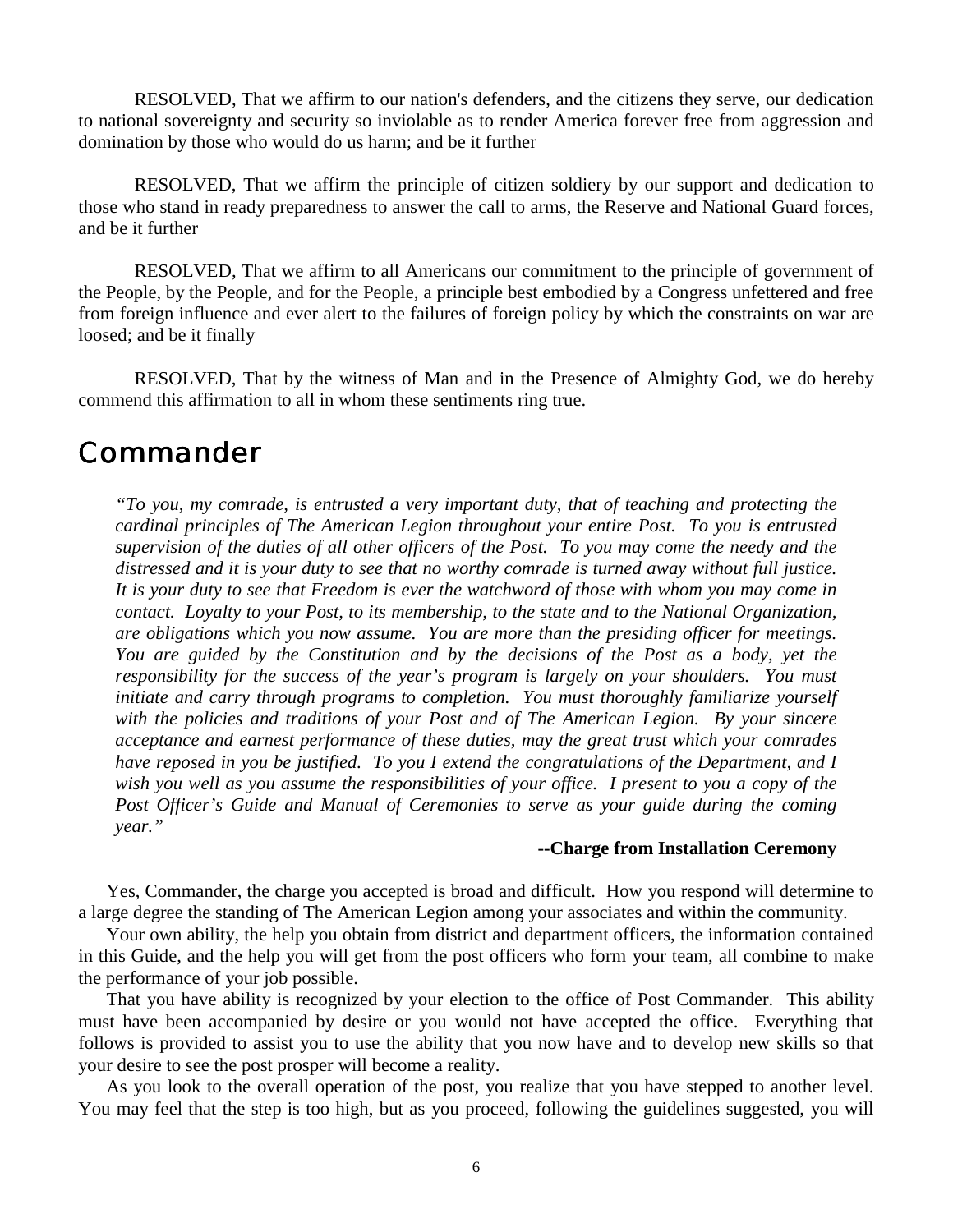develop the organization and leadership among others that will make your year as Commander the most rewarding of your life.

## **Planning Post Operations for the Coming Year**

It's a rare group of new post officers who take office without enthusiasm and a desire for a successful year. In the charge you accepted at your installation, you were entrusted with the supervision of the duties of all other officers of the post. This does not mean that you will discourage them from using initiative and developing new ideas. What it does mean is that you will be judge by the effectiveness of your officers.

There are many ways to determine whether a Post Commander and their officers are enjoying a successful year. Judgments of the worth of a post are made by the members, the community, and by The American Legion itself. Like it or not, a gain or loss in membership is the measure most often used.

Actually, the membership record is a pretty reliable barometer of what your post is doing. An active post, where the members enjoy themselves, often creates a "word of mouth" membership campaign that works almost automatically. The members are proud to belong. It's the most natural thing in the world for them to talk "Legion" to their friends, neighbors, relatives, and business associates. Since they like belonging to the Legion, they want their friends to get in on a good thing, too.

However, whether it shows or not, a great deal of planning has probably gone into every successful membership campaign. But, before sales people can sell a product, they have to have a product. If they are going to do a good job, they have to have a good product--something that people want and will value. The programs, social activities, chances for making new friendships, sometimes the post home itself- these are what a Legion salesman has to sell. How we build or get this product is the subject we would like to discuss with you.

## **Executive Committee**

Very early in the game, you will find out that running even a small post is more than a one-man job. If you don't, you may feel as though the weight of the world is on your shoulders. This is the reason the post constitution provides for a full group of post officers, as well as an executive committee. They are elected to do specific jobs. It's up to you to get them to work together for the good of the entire post.

You can get off on the right foot by making it a first order of business to call an early meeting of your officers and executive committee. This can be held even before you are installed. The outgoing post commander and adjutant might also be invited to attend.

Before the meeting is held, you and your adjutant need to find out what post records are on hand, where they are, and how to use them.

## **Records and Material**

Do you have all of your membership records since the post was chartered or at least for recent years? Members are proud of their record of continuous membership. Try to keep that and all of the membership records up-to-date.

Are the complete minutes of all meetings on file or bound? The keeping and reading of minutes may seem a pretty dull job, but minutes can be extremely important. More than one law case has turned on what some long-forgotten secretary or adjutant wrote in the minutes of a meeting years ago.

Does the checkbook balance? Where are the funds, and is all the money accounted for?

Is the post incorporated under the not-for-profit laws of the state? Where is a copy of the articles of incorporation? Have the necessary annual reports been filed and any needed fees paid?

Is every officer who will be handling funds bonded? This is required by the Legion's National Constitution.

Do you have a copy of the post's constitution and by-laws? With the changes in post officers from year to year, it's easy to see how many of these vital records can be lost or misplaced. So, first make sure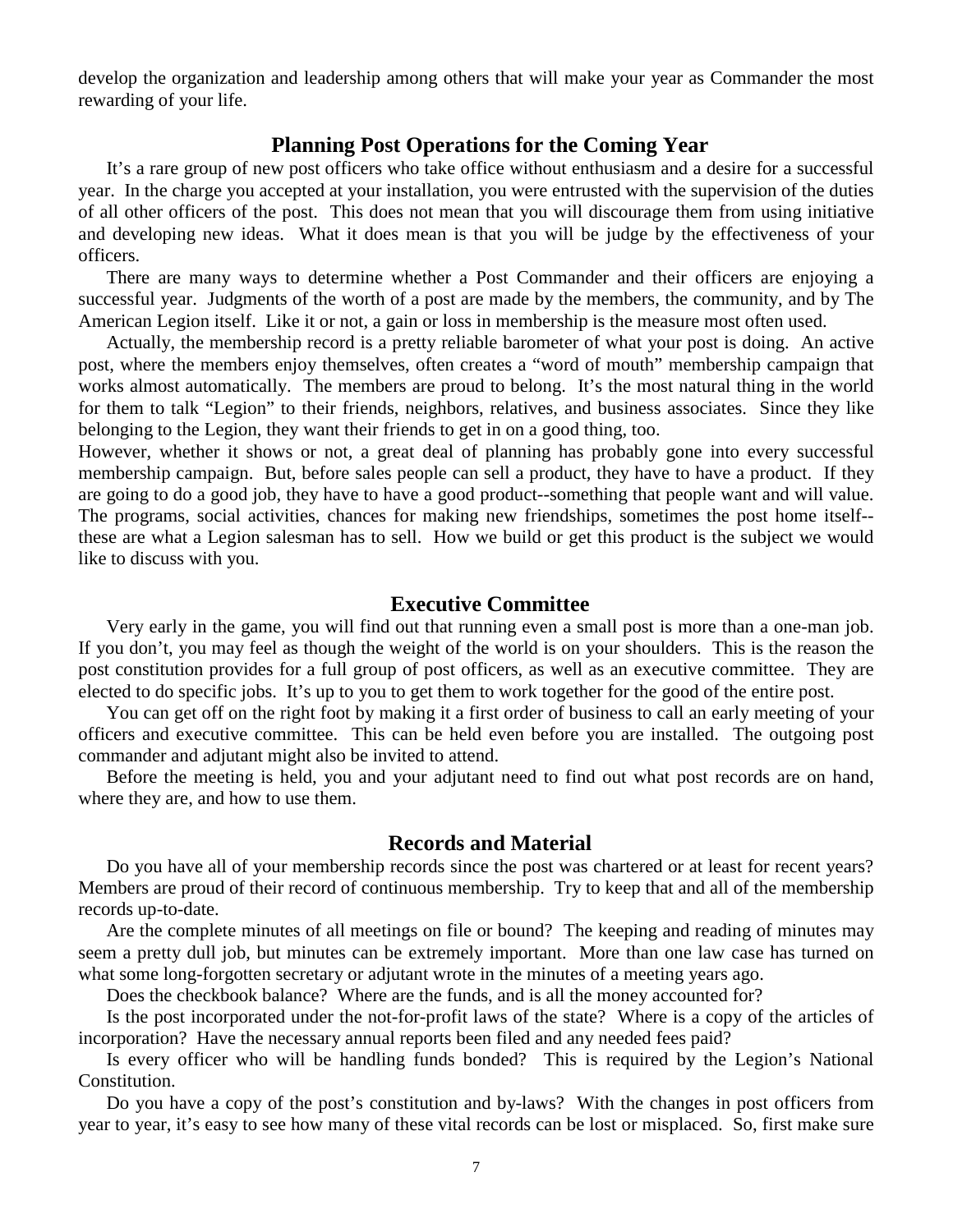that all of the essential records are on hand, that they are where they should be (and not hiding in the desk of some adjutant of ten years ago), and that you know in a general way, at least, what they are.

## **Budget and Fund Raising**

Anyone who asks people to come to a meeting should do them the courtesy of preparing an agenda- and doing it in advance.

One of the first things on the agenda for this first get-together of new post officers should be money- your post's budget. The officers need to know in advance what income can be expected for the year and how it should be spent.

Here are three general principles on post financing that are worth considering. You'll have a good chance of staying out of money troubles if you follow them:

First, make your dues high enough to meet the fixed, administrative costs: Postage, stencils, stationery, department dues, in some cases rent--the administrative costs that every post must meet to stay in business.

Second, if the community is to benefit from an American Legion project, don't hesitate to solicit the community for funds. For example, an American Legion baseball team, a community playground or swimming pool. Actually, the post will add to its public reputation by such projects. But a full public accounting needs to be made of all funds received and of how they are spent.

Third, don't ask the public to give in the name of charity for any project that will be of benefit primarily to members of The American Legion. A merchant will donate to send a youngster to Boys State, but he probably wouldn't care to give money to buy a new cooler for your bar. Sometimes it is necessary to raise funds from outside the membership for something that is strictly for the benefit of the post and its members. When this happens, make sure that the public receives full value.

## **Calendar of Events**

Your budget is a means to an end. The amount of money you have is not as important as what you do with it. So, right along with the budget, you need to set up a calendar of events. These are the things your post is going to be doing during the coming year. (See program reminders in Index.)

## **Committee Assignments**

Elected officers will be responsible for some of the activities and projects. Your appointed chairs will be in charge of others. Decide at the very beginning what is going to happen, when it is going to happen, and who is going to make it happen. Most of the assignments will be to carry on already established programs or activities.

There are handbooks and manuals on all of the important Legion programs—Boys State, baseball, children and youth, veterans affairs and rehabilitation, scholarships, and so on. Probably you and your adjutant will have already received copies of these from department headquarters. These manuals have information and ideas that your committee chairs need. Take these handbooks to the first planning meeting and turn them over to the proper people right then. (See Publication List in Index.)

## **Recreational Activities**

Then there are recreational activities. The strongest posts are those where the members not only carry on humanitarian service programs, but also have a good time. When our pioneer forebears assembled to raise a cabin for a neighbor, they ended their labors with a square dance. So don't neglect recreational and social activities. Find out the activities that different groups of members are interested in and provide the means or the opportunity for them to pursue that interest through your post.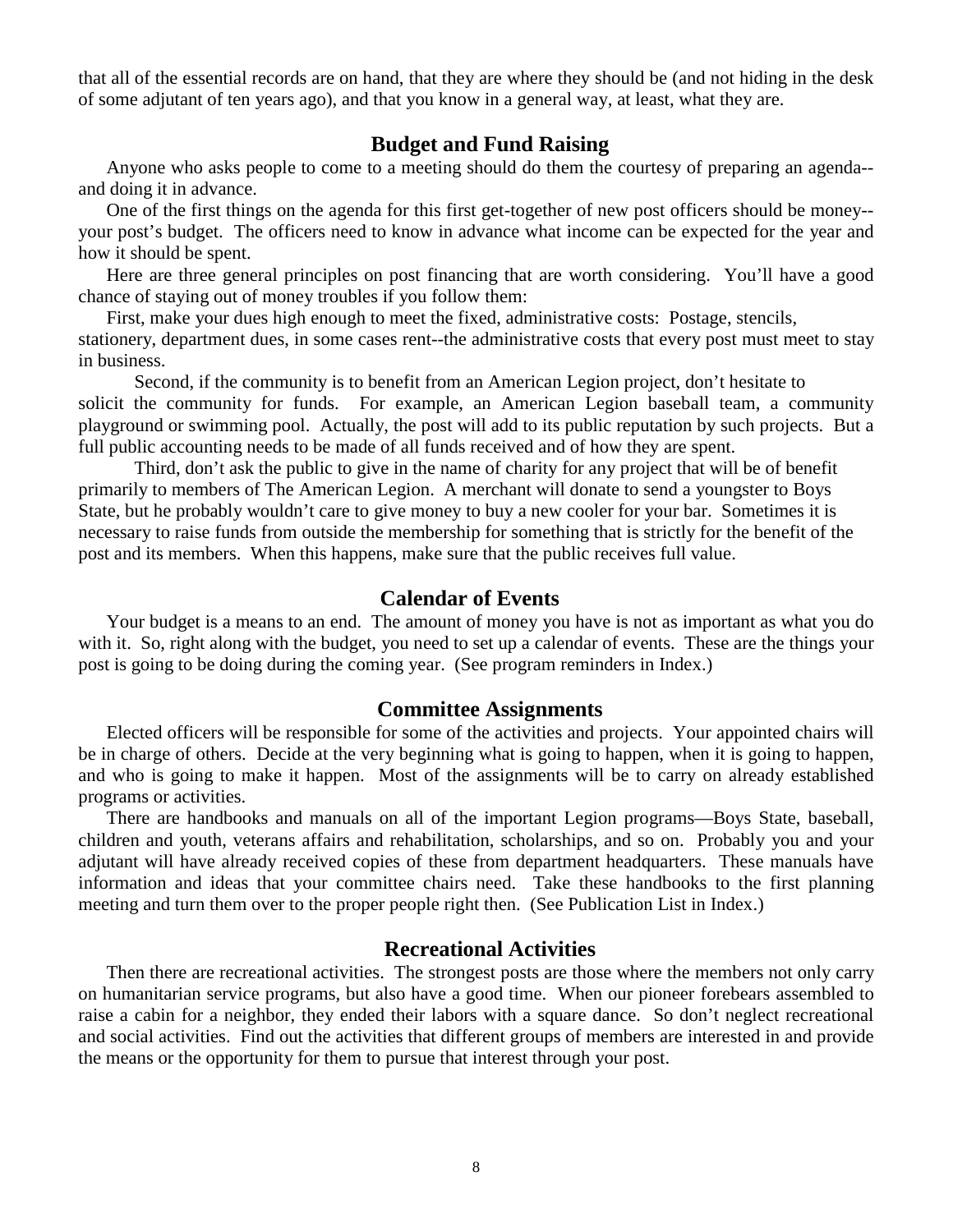## **Programs**

Just about every post has some service programs and social activities that were started in the past and have become almost traditional. Organizations fall into ruts—perhaps more easily than individuals. Any program carried on exactly the same way year after year is going to grow stale. So, at this first planning meeting, take a look at your past programs and activities. Decide on those that need some change or a new look.

No post can stand still. New programs are needed to maintain interest and, especially, to keep up with the times. Every new activity or program offers the opportunity to interest new people in joining the post. Inactive members can be turned into active members by the same means.

Very little in the world happens without someone to make it happen. So all of the programs and activities need to have a person in charge. Usually, this is a post officer or committee chair. If the selections of chairpersons and officers are good, the programs will move. You should ask and, in fact, demand that each chairperson and officer build a timetable of events that can be fitted into an overall post calendar for your year.

## **First Post Meeting**

Now we come to that very important first post meeting. You know that every member present is going to be judging you in comparison with previous commanders. At the first meeting, the pattern and the tone are probably going to be set for the entire year. If changes are going to be made, this is the time to start them. The new broom is expected to stir up a little dust. Fortunately, you can lean on the experience of thousands of commanders of the past. The basic framework for any post meeting is all spelled out in the *Manual of Ceremonies*. By following the prescribed ritual and order of business, even a person who has never before presided over a meeting can do an adequate job. As a new commander, you might feel a little self-conscious about running a formal meeting, particularly in a post that has gotten away from the *Manual of Ceremonies*. But you shouldn't. The American Legion is an impressive organization, and its meetings should be suitably formal and impressive. No time is saved by omitting parts of the ritual. Meetings, of course, can and should vary. There can, and should, be an outside speaker on appropriate occasion. But by following the prescribed ritual and order of business, you should be able to complete your agenda in no more than one hour.

## **Agenda**

"Agenda" is the magic word. While the Manual of Ceremonies provides the framework or the skeleton for a meeting, the Commander's agenda is what puts meat on the bones. Item "c" under "Order of Business" in the Manual of Ceremonies reads simply: "Committee Reports." Your personal agenda for the first and each succeeding meeting should list the exact committee scheduled to report. But before a chairperson's name goes on the agenda, the commander—at least the foresighted commander—is going to contact each chair and make sure that person is ready to report. This contact gives you an easy way to check on whether the chair is doing the job. If not, a little encouragement, a few suggestions, or perhaps even some prodding might be in order.

## **Protocol**

Although "protocol" is a term used primarily in setting the rules of etiquette which govern diplomatic functions, there is a certain amount of protocol which applies to American Legion meetings and social functions, especially those to which dignitaries have been invited. Protocol for those events is the responsibility of the Post Commander who should be aware of certain guidelines which begin with the planning of the event.

If the Department Commander is to be invited, this matter should be cleared promptly with department headquarters. In preliminary planning, it is advisable to have an alternate date in the event the Department Commander is already committed for the original date.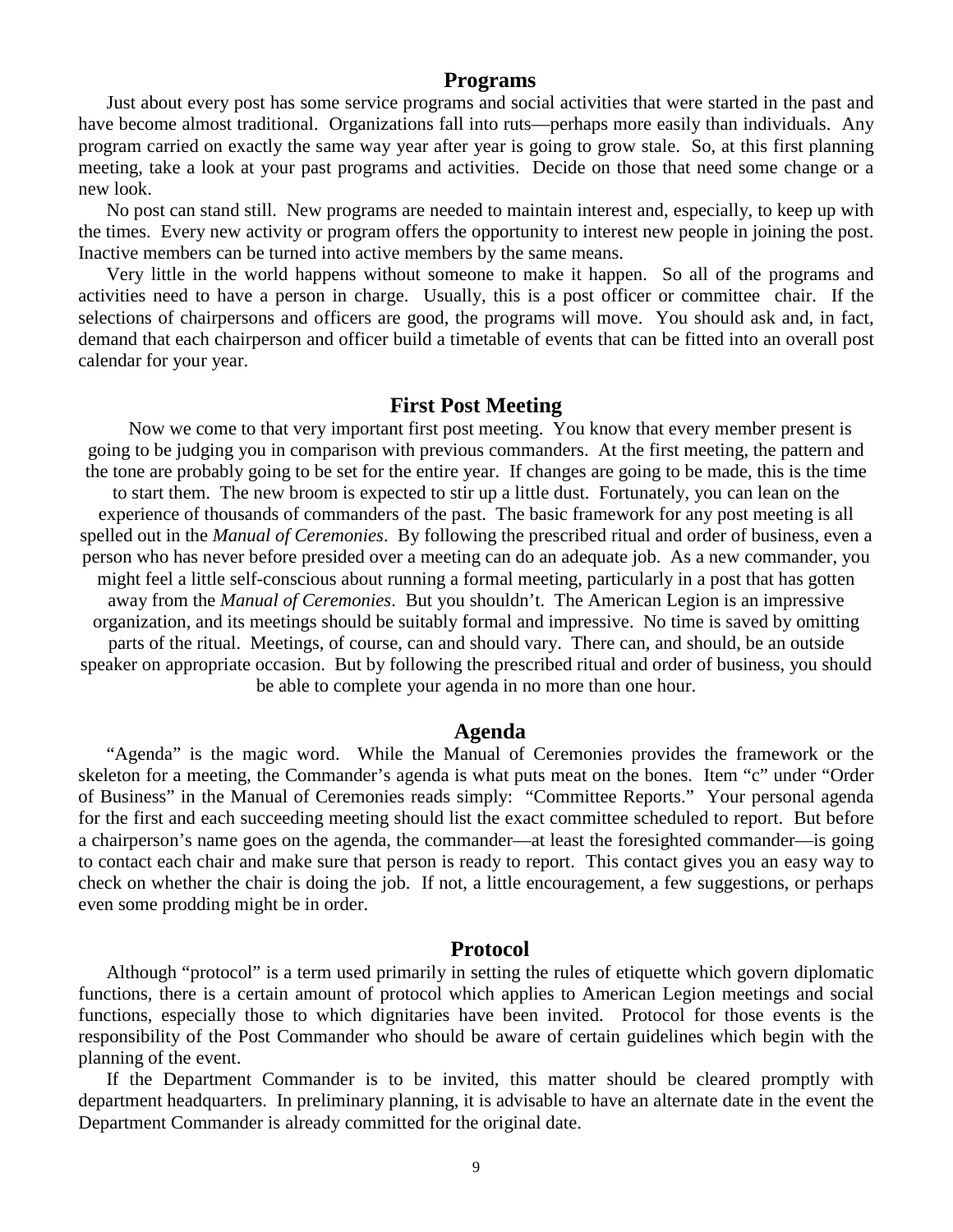Accompany the invitation with some basic facts about the engagement: Time, place, whether or not it is a dinner occasion, significance of the event, etc. Will it be a joint Legion-Auxiliary function? Will there be non-Legionnaire dignitaries present?

Remember, this is your "home" and those you've invited deserve all the courtesies and considerations to be accorded such distinguished guests.

If the event is a dinner, those who will be seated at the head table should have been notified of this fact before they arrive. They should be escorted to their places to avoid confusion. The main speaker is seated just to the right of the podium. Place cards identifying those at the head table should be used.

Introductions begin after the meal. The presiding officer stands at the center of the head table and makes the introductions, beginning at the extreme left, continuing to the center of the table, and then starting at the extreme right and continuing to the center.

The main speaker, the guest of honor, is the last person introduced.

American Legion officers are introduced in the order by which they were installed into office: Sergeant-at-Arms, Service Officer, Historian, Judge Advocate, Chaplain, Treasurer (Finance Officer), Adjutant, Vice Commanders, and Commander.

As with all rules, there are some exceptions. If it is a function of both The American Legion and the American Legion Auxiliary, the Auxiliary officers, dignitaries, etc., are introduced first. A National Executive Committeeman or Alternate NECman should be introduced immediately before the Department Commander.

## **Welcome Committee**

The first meeting is also a good time to start a welcoming committee—in case there has not been one in the past. Two or three members should be asked to take on the job of welcoming new members, guests, or even older members who are not well acquainted, making them feel at home, and introducing them. The sergeant-at-arms can often help on this assignment. An active welcoming committee is a part of the post's public relations job.

## **The American Legion Extension Institute**

The EXTENSION INSTITUTE is back! It was developed to provide every member of The American Legion, American Legion Auxiliary and Sons of The American Legion an opportunity to learn and discover the rich history, programs, policies, developments, positions and future goals of our organization.

This concise and comprehensive set of books returns to the original format of the Extension Institute, which was a course of study with chapter review tests and final examination upon the completion of the materials. It consists of a set of four reference/study books, with the fifth book being an introduction to the course, including a list of national officers and the national head-quarters staff.

The primary purpose of this handy reference set, adapted for daily use, is an educated, informed and knowledgeable membership. Men and women who are "in the know" have the understanding that keeps our organization strong and growing. An educated and informed member spells success. If you are interested in knowing more about The American Legion, order your Extension Institute today.

You can order a single set for your own use, or you can order multiple sets at reduced costs to use for study groups, giveaways, fund-raisers, membership incentives, etc. Contact your post adjutant for special order forms.

## **Pageantry**

Every post is a part of the community. It will be successful to the degree to which it fits into that community. Pageantry and patriotic observances are something that the community expects of the Legion. A well-trained color guard, drum and bugle corps—either junior or senior—or even a burial detail will help to keep The American Legion before the public.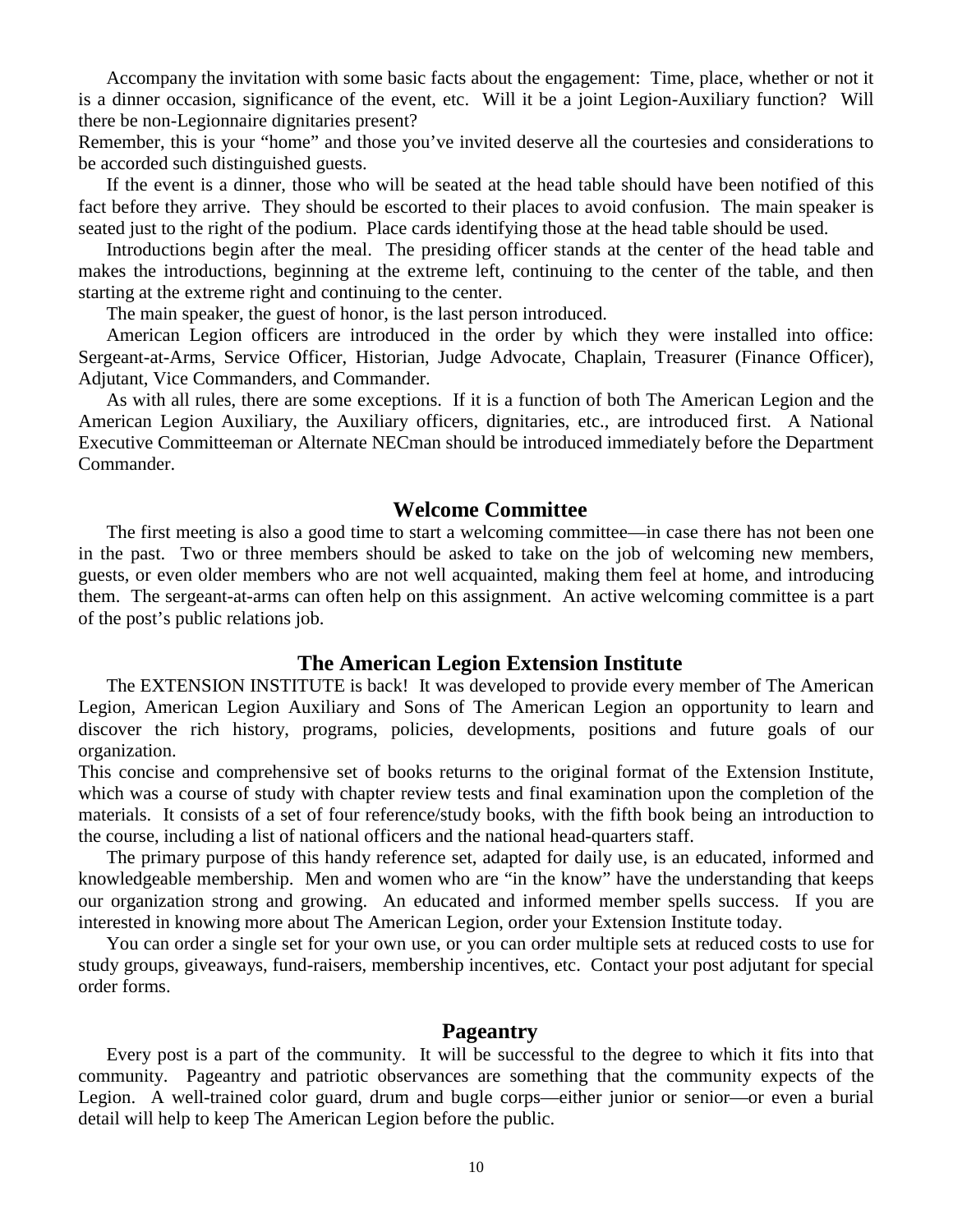## **Community Projects**

Another very valuable way of getting your post knowledgeable—know-how in the right way—is to cooperate with other community organizations in civic projects. A Post Commander who knows his business will encourage active participation in civic affairs on the part of the members. There is personal pride when a local Legionnaire is elected to the school board, heads up the United Way, or even gets a promotion in a job—and will go out of the way to congratulate members on their accomplishments, whether in the Legion or in another field.

## **Awards**

There are many ways to say "Thank you." Awards and citations may be given at post meetings. A simple "thank-you" note can mean a great deal. Mention during a meeting that Comrade Doe has done an excellent job in arranging the Veterans Day celebration. This is a simple courtesy that should never be forgotten.

So, putting all of these various ideas together they add up to: First, planning; then, assignment of responsibilities; checking back to make sure that the job is being done; and, finally, a THANK YOU VERY MUCH.

#### **Resolutions**

If you have an idea which will improve The American Legion at any level, put that idea into words, in the form of a resolution. First have it passed by your local post; then, have it passed by your district at its annual convention. All resolutions passed at a district convention are delivered to the resolutions committee at the following department convention. At the department convention, you should appear before the resolutions committee and plead for their passage of your resolution, and you should also be prepared to speak for its passage when it comes on the floor of the department convention. All resolutions pertaining to National, passed at the department are forwarded to National. (See "How to Write a Resolution," in Index.)

## **Sources of Assistance**

You have been shown ways to utilize the potential of your members, but there is more help available when you need it.

#### *Past Commanders*

Many posts have an active Past Commanders' Club. Sometimes its primary purpose is social and the retention of good fellowship among those who have served as Commanders. But here is a wealth of knowledge, know-how and ability just ready to be tapped. Don't let it go to waste. Whether such a club is formally organized in your post or not, it is helpful to build a Commander's Advisory Committee from your Past Commanders

#### *District Officers*

The post is a separate and distinct unit which can, and often does, function independently. But the work of the post can be more effective if it is joined by a tight link to the department and national organization. The district and your district officers provide that link.

The District Commander is normally the elected representative of the posts in the district, but an obligation to provide guidance and supervision is also implied. Posts are charged with carrying out the objectives and programs of the Legion and to comply fully with the obligations assumed under the post, department and national constitutions. But, if your post becomes inactive or begins to falter, you can expect your District commander to start giving directions and assuming some control.

The District Commander has a position of respect in our organization. A visit to your post calls for something special. Make it a social event significant enough to draw a crowd. The dignity shown the office can only be reflected back to increase the importance of the office of Post Commander.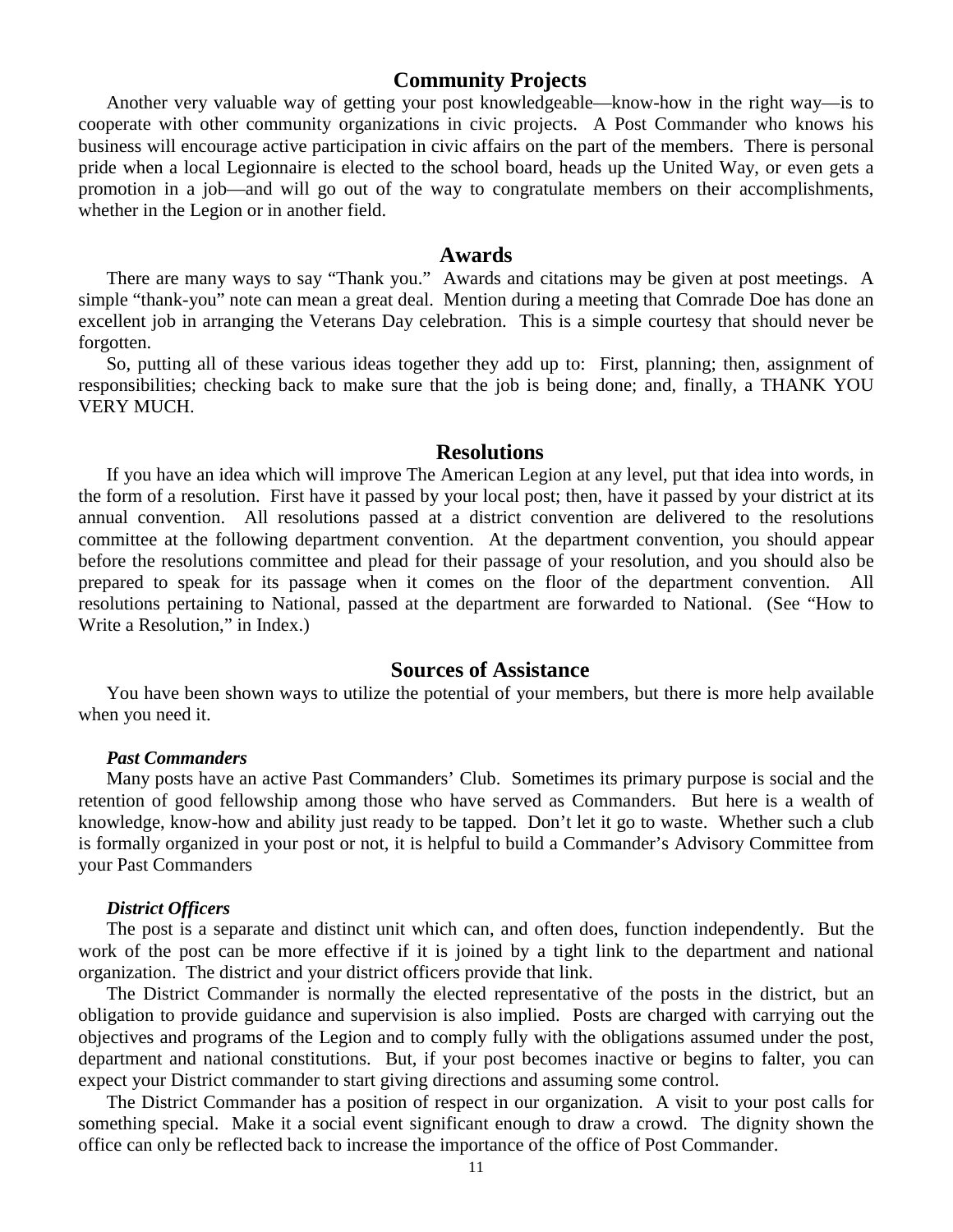#### *Department Officers*

Department officers are our "show" people. A visit from one of them usually provides an opportunity for excellent media coverage, and the type of Legion function that will attract your members and community leaders. These officers are your elected leaders and deserving of every respect. Not every post will receive annual visits from a Department Commander, but if your invitation is accepted, or there is occasion to visit you, make the most of it.

### *Department Headquarters*

The American Legion is organized in departments for every state, District of Columbia, territorial possessions and several foreign countries. Each department headquarters exercise a general supervision over the local posts within its jurisdiction. It is urged that close communication and cooperation be maintained between the post and its department headquarters.

The department headquarters constitutes the link between the community post of The American Legion and the national organization. The post will deal directly with the department adjutant. Routine business should be transacted through department headquarters. Department headquarters is familiar with the issues and conditions of state affairs. Questions of policy and organization should be referred by the post to department headquarters. Through department headquarters any information may be secured that is desired by the post, or the ways of securing it may be found.

The Commander should keep in close touch with department affairs, know what statewide activities are carried on, and see that his/her post has its full share in them. He/she should study all instructions from department headquarters and see that they are passed on to the proper officer or committee for action. Also, the membership of the post needs to be informed of any new activities that may be initiated by the department.

### *National Headquarters*

Practically all of your contacts with National Headquarters are rightfully carried through your department headquarters. There is, however, one publication which should be faithfully read and kept, issue by issue. This is *The American Legion DISPATCH* published by National Headquarters. The *DISPATCH* gives you up-to-date information on which to base your programs, the proper timing for programs, and suggested news releases.

#### *Auxiliary Unit*

The Auxiliary Unit is an important adjunct to the post's scheme of organization. The official contact with the unit is through the Unit President. The unit can help only in proportion to its opportunity. A good Commander will find work for the Auxiliary Unit to do. The Commander, or designated representative, will keep in close touch with the unit and give its members plenty of inspiration and encouragement. Follow the same procedure if there is an Eight and Forty Salon in your area.

#### *Conventions*

While your post could continue to operate if there were no department, district, or national organization, you can be more effective as a part of a team. You may want to take part in a county or statewide promotion. You may have an idea that should be developed and expanded beyond your post. Certainly you want your post to have a voice in deciding the future programs of The American Legion.

District, department, and National Conventions are the places where Legion policy is determined. You will want to make certain that your post is represented by properly elected delegates—particularly on the district and department level.

Each year the district and the department will hold seminars on either general Legion operations or specific Legion programs. You can go a long way toward solving the future leadership problem in your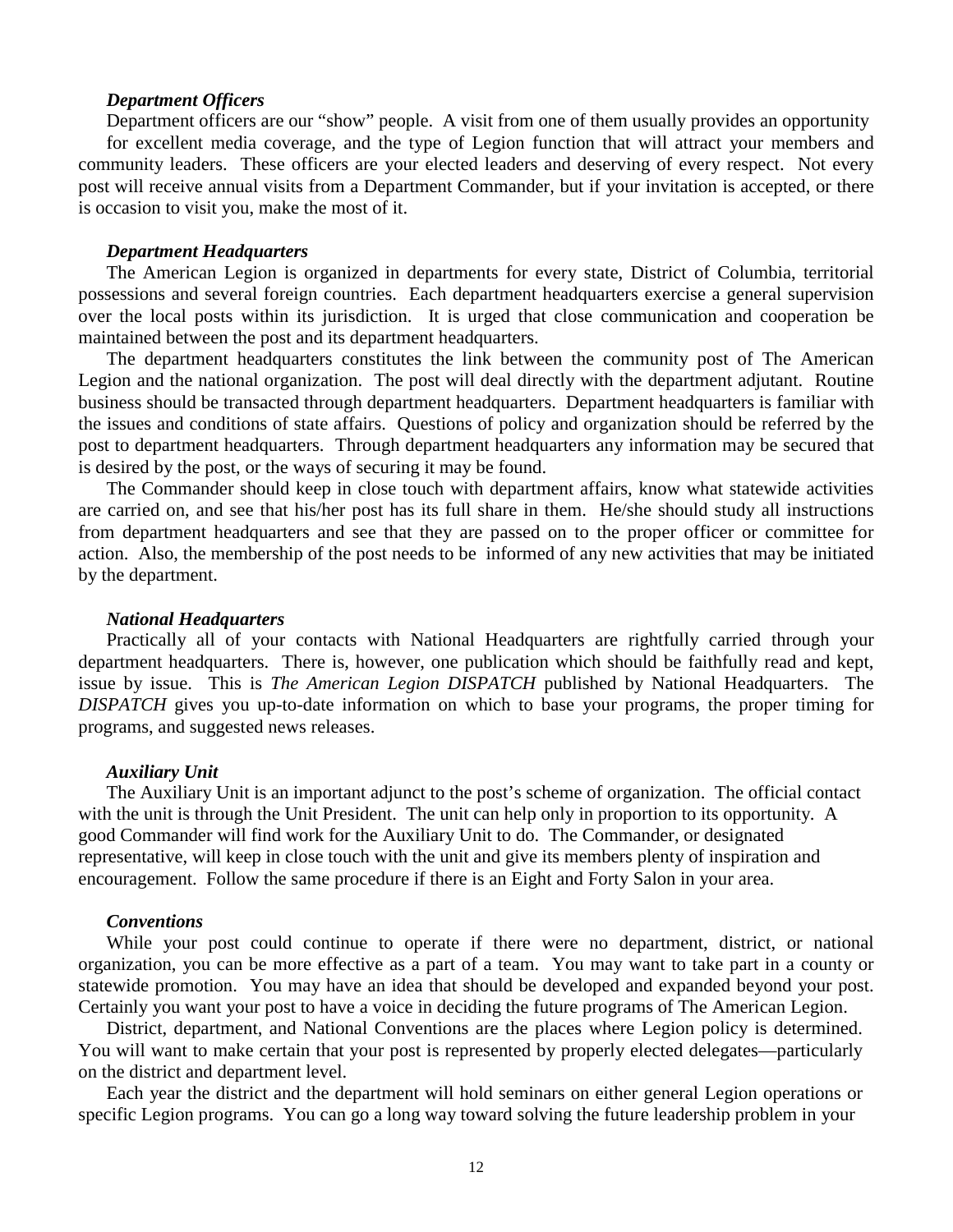post by making certain that the post is represented at whatever training session is provided. You will also find that attendance at district and department functions will do much toward building the esprit de corps that makes for a good Legion Post.

# Program Reminders

*Commander, it's up to you! Programs require intelligent planning to be successful. Here are some reminders which should be of assistance.*

## **JANUARY**

Initiation ceremonies are good membership stabilizers. Keep working membership campaign, especially by contacting those who became delinquent January 1. A community service survey can reveal areas where additional effort is needed. Good time to present flags and flag codes to schools. Check dates for Oratorical Contests—local, district or county, and state. Plan February program. March is the official Community Service Month; the beginning of the year is the time to plan and implement initiatives and projects so your post is ready in the Spring.

#### **FEBURARY**

Plan school awards with school officials. Sponsor Religious Emphasis activities. Start plans for American Legion Baseball program. The Veterans Employment Representative will make a good speaker for a post meeting. Remember observances of Abraham Lincoln and George Washington birthdays. Americanism Month. Plan a big birthday program for March.

### **MARCH**

March 15-17 is the recognized anniversary period of the founding of The American Legion. Close out Membership Campaign and mail dues and cards to department before Birthday Party. Have your "Open House" this month.

All levels of leadership should constantly focus on projecting the proper image of The American Legion in the community, in the programs sponsored and services provided, and also on the appearance of the Post Home and surrounding grounds.

Post Home appearance can be perceived as a reflection of the attitude, the initiative and the civic awareness of the post membership. The post reflects the outward image of the whole organization of The American Legion to the citizens in their community. The Post should be a pillar of the community. One that would invite prospective members and guests based on appearance alone. This is not intended to be a capital improvement project but one of attention to detail and routine "fix-ups."

Between January and March, the post leadership is encouraged to form a committee to host a "Open House" in March, which is officially **Community Service Month.** One major area of interest to prepare for March is a Self-Help Program to fix up needed areas in the post home from signage to outside appearance to inside appearance that may have gone unattended due to other priorities. In addition, this item should be included on your annual Post Responsibility Audit (PRA), outlined elsewhere in this Officer's Guide.

Boys State selection should be given priority attention in March, or earlier.

#### **APRIL**

Children & Youth Month. Be sure to coordinate this with the Auxiliary. Secure Children and Youth Guide from department headquarters. Plan summer scouting activities. Boys State should be given priority. How about an "Old Timers" night? Community service will elevate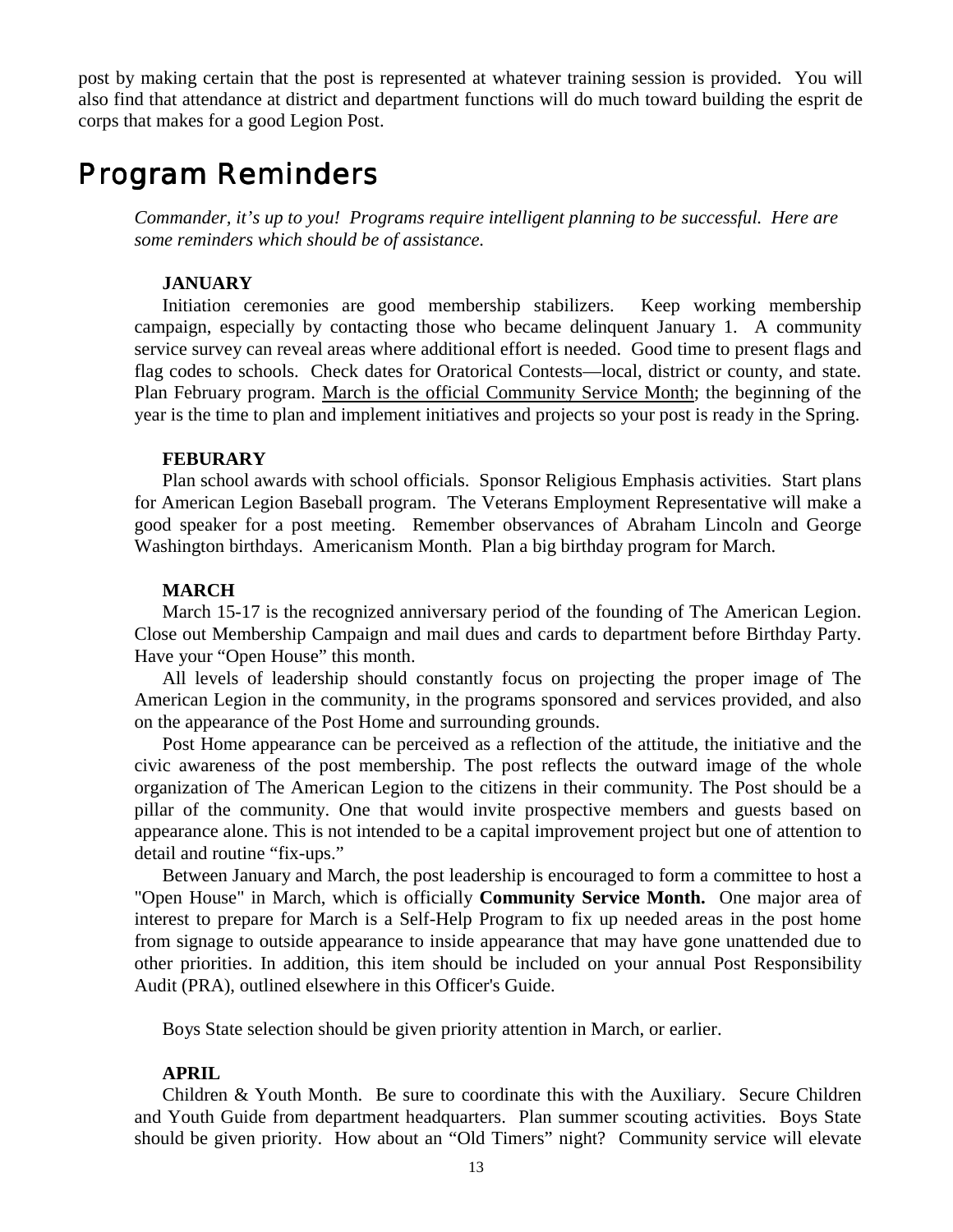your post's standing in the community. Plans should be made for election of new officers. American Legion Child Welfare Foundation week.

### **MAY**

May 8-10 is the anniversary of the St. Louis Caucus, which completed original organization of Legion back in 1919. Armed Forces Day, Mother's Day and Memorial Day form the basis for good post programs. Do you have a uniformed group in the post? Do you decorate veterans' graves? Present school awards at the end of school. Implement American Legion Baseball and summer athletic programs. Contact school officials now—to get Legion activities approved and on the calendar for next year—oratorical contest, Boys State, school awards, American Education Week, etc.

#### **JUNE**

June 14th is Flag Day. Does your community fly flags on patriotic holidays? Good time to make a survey. History of "Old Glory" would make an excellent program for a post meeting. Summer youth programs need your support and attendance. Community service will make your town a better place in which to live. Get ready for the 4th of July.

#### **JULY**

Why not have an "old fashioned" 4th of July celebration? Make it a community project. Be sure new officers are certified to department headquarters. Installation of officers makes an impressive ceremony at a post meeting. Continue efforts on behalf of summer youth programs.

## **AUGUST**

Start planning membership drive for next year. Well planned programs produce best results. You should have received next year's membership cards from department headquarters. Call on past officers for assistance and guidance. September—School starts. Decide how you are going to contact the new veterans. Veterans Day is coming up.

#### **SEPTEMBER**

The 2nd is VJ Day. The 17th is Constitution Day. Good time for Constitution Day— Citizenship Day program. Present school with adequate copies of "Let's Be Right on Flag Etiquette," and "Need a Lift." Follow through on membership drive planning. Cooperative ad materials available for Veterans Day.

#### **OCTOBER**

Launch all-out membership campaign. Planned programs produce. Columbus Day. Remember, dues for next year are payable by Oct. 20. Participate in Halloween Safety Programs.

#### **NOVEMBER**

Continue full speed ahead on membership campaign. Nov. 11—Veterans Day. American Education Week. Thanksgiving. Remind members they need next year's card number when paying American Legion Life Insurance premiums. Deadline for payment—Dec. 31.

#### **DECEMBER**

Remember Pearl Harbor – an epic event that will forever resonate in America's history… **"December 7, 1941 –** *a day that will live in infamy."* So spoke President Franklin D. Roosevelt. December is also the Holiday Season. Support activities that bring Christmas cheer to needy families. How about a Christmas party? Work toward an all-time high in post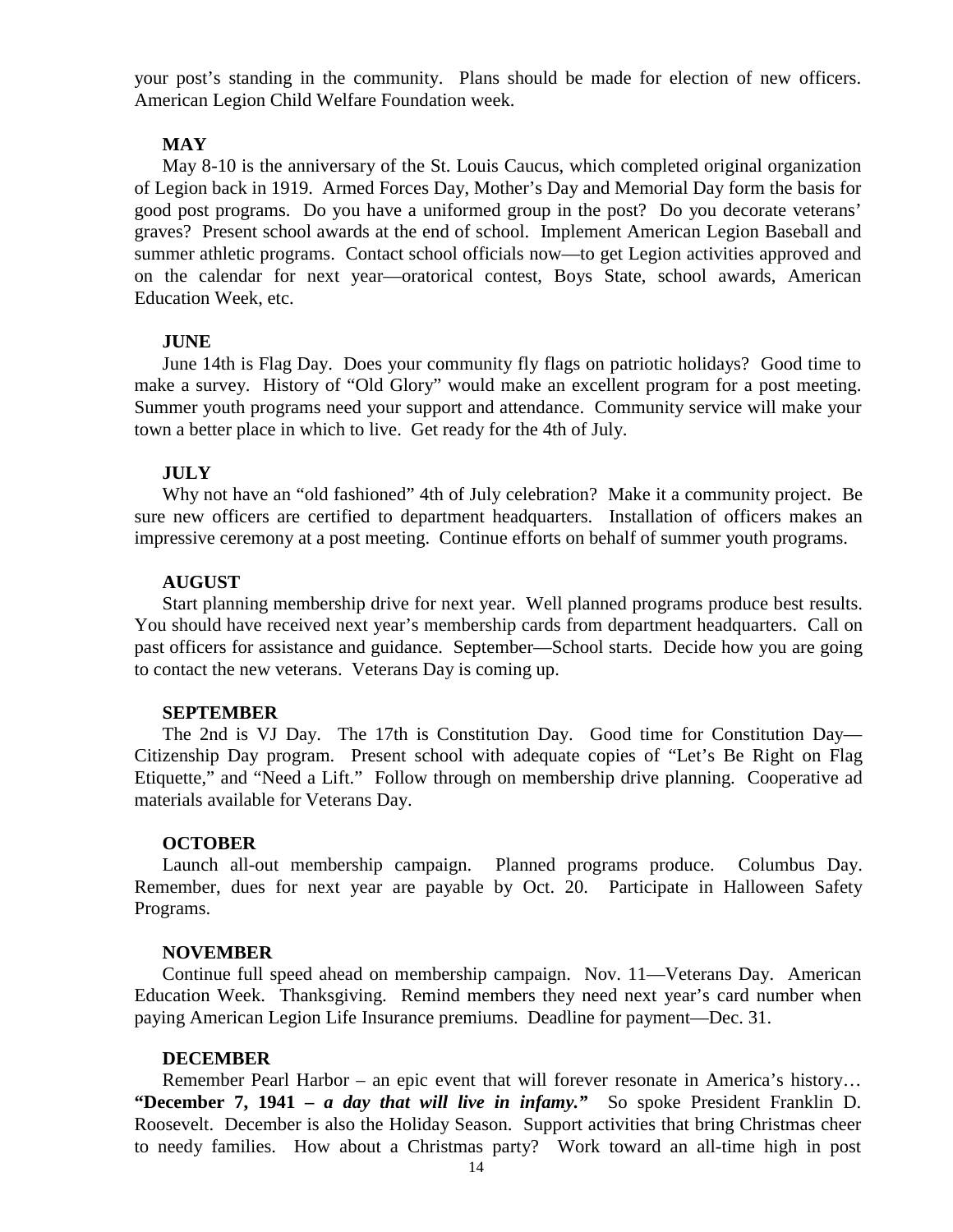membership. Keep plugging for renewals and new members. Plan to visit fellow veterans in the hospital.

# Adjutant

*"My comrade, you have been chosen to assist your Commander in the wise and effective administration of the office and to serve not only your fellow Legionnaires, but a also those whose relationship to our organization has led them to look to us for guidance and relief. You will find the duties many, varied, and at times taxing of your crowded hours and resources. The successful accomplishment of our program depends, to a great extent, upon you and your performance of the duties of your office."*

#### **—Charge from Installation Ceremony**

The Adjutant holds the same relative position in the post as the secretary of any other organized body—and a little more—the office serves as the "first sergeant" of the company. Post activities revolve around the adjutant. Most posts find it wise to retain a good Adjutant in office over a period of years. The Adjutant may well be regarded as the "continuity person" in the post. While the Commander's duties are largely inspirational and executive, an Adjutant's duties are administrative. The Commander navigates the ship, but the Adjutant is the engineer who runs the ship's machinery.

The Adjutant is the personnel officer, the intimate contact with the individual post member, maintains the membership records, minutes of meetings, checks up and assists the work of the other officers and committees, and publishes official orders, announcements and instructions.

All post records should be in the Adjutant's custody; for ready access to all sources of information, and it is to his/her interest to develop a comprehensive filing system.

The Adjutant is primarily concerned with ways and means and, by virtue of a key position, can add effectiveness to all post activities. The office involves a great deal of work, and it is urgently recommended that some degree of compensation be paid the Adjutant, particularly in large posts.

## **Suggestions for New Adjutant**

The only indispensable qualifications are honesty and willingness. The Adjutant should get a set of post account books from the Emblem Sales Division, National Headquarters. They require no special knowledge of bookkeeping.

He/She should go through all the post records at the first opportunity. The constitution, minutes of meetings, and reports of officers and committees will give an insight into the post's policies and traditions. Communications from department headquarters will put the Adjutant up to date on instructions.

A special *Post Adjutant's Manual* is available with full information on the handling and processing of the automated membership card system plus other matters related to the duties of a Post Adjutant. Every Adjutant should have a copy of the *Post Adjutant's Manual*.

# First Vice Commander

*"To you is given the responsibility of an active cooperation between yourself and the Commander. Particularly should you interest yourself in the membership of the Post. You should be assisted by the most active and devoted members. No single factor has so important an influence on the Post's success as membership. You will be the exponent of means of safeguarding the honor of the Flag of our Country. To you are committed these endeavors with the expectation that you shall fulfill each and every one of them. You are the teacher of 'Democracy'."*

**—Charge from Installation Ceremony**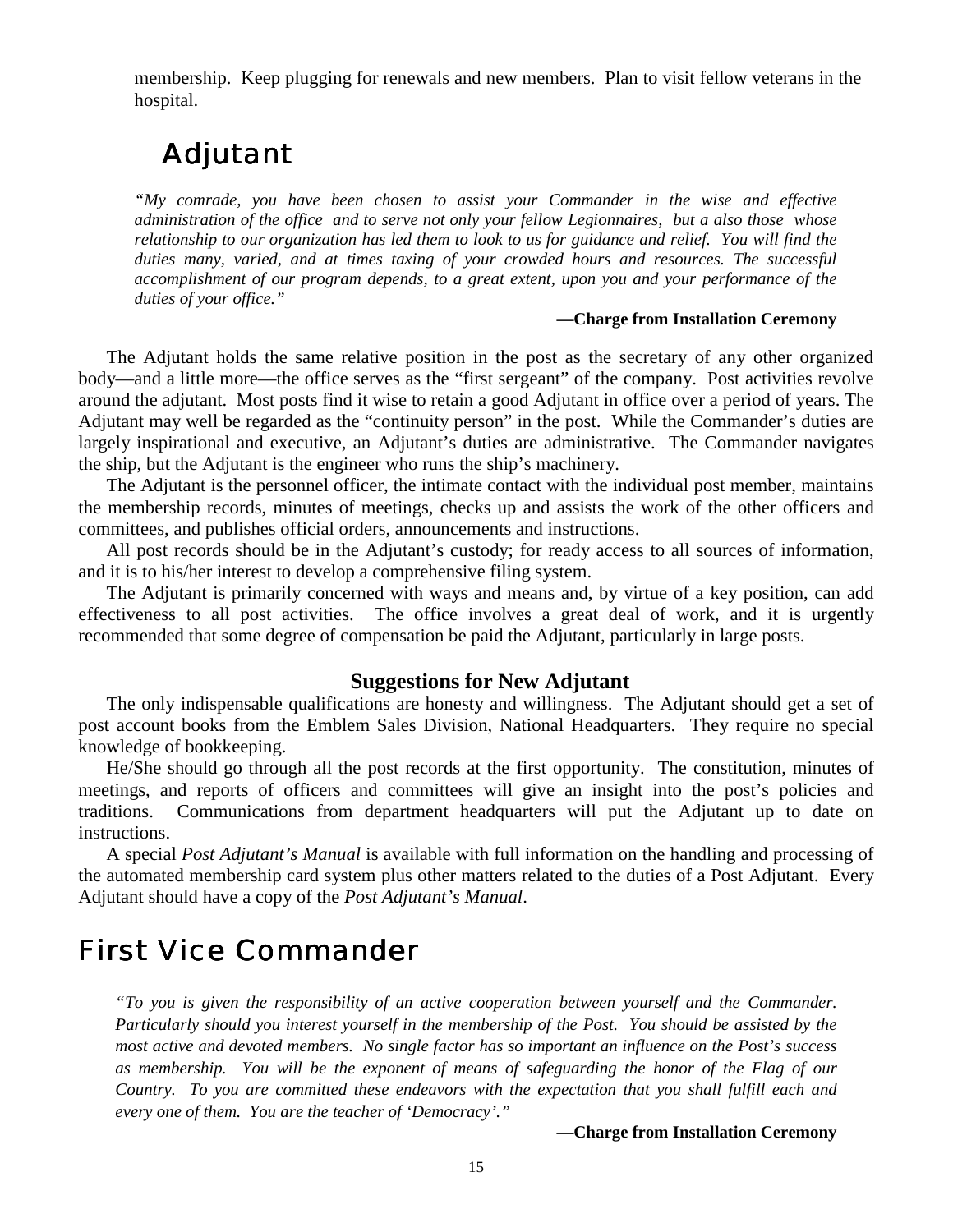In the majority of posts, a First and Second Vice Commander are elected, with membership the primary concern of the First Vice Commander.

Frequently the success or failure of the membership record during his/her year determines the chances of advancing to the commandership the following year. In a few of our posts, one or two "tigers" (membership go-getters) will secure the big majority of the dues, but the possibility of death, illness, or a change of residence makes for a weak foundation on which a Vice Commander and the post are staking the post's future. While each post is different, any membership campaign should cover certain fundamentals. Look at the methods used in the past. Were they successful? Do they need updating? Have new procedures been developed that would improve the plans now being used?

In a successful Post, a new Post Commander is going to contact the post officers and committee chairs right after being elected, either individually or at a special meeting, to lay out a general plan of operation for the entire year. This is the time when the membership plan should also be made.

## **Planning**

Any plan should answer the four W's.

WHERE? Where do you want to go? What's the objective? (Or, for a membership campaign, how many members do you want?)

WHAT? What steps have to be taken to reach the objective?

WHO? Who's going to do all the things that have to be done in each of the steps that have to be taken to reach the goal?

WHEN? When is the work going to be done?

Only you and the members of your post know where you want to go, or how many members you want. But the steps you have to take to get there are very much the same in every post. If you can answer the following questions for your post and for your membership campaign, you have your job analyzed and know what steps have to be taken to reach your goal:

- 1. Mailed dues notices will bring in about 85 percent of your current members' renewals. Who is going to contact those few who do not respond to mailed dues notices?
- 2. How are dropouts to be reinstated?
- 3. How are you going to get usable information on prospective members; how are they to be contacted; by whom; and how are those selected to be taken into your post?
- 4. What publicity will be needed?
- 5. Who can be counted on to work at membership?
- 6. What awards or special recognition will be given?

7. What special events will be tied in with membership, such as Veterans Day, team competition, contests with other posts, Legion Birthday observance, etc.?

*This can be the agenda for the first Membership Committee meeting. (See Duties of Committee.)*

## **Other Duties**

Membership may be the primary assignment of a Vice Commander, but during a normal Legion year, the Vice Commander will have many other duties. He/She should become familiar with the ceremonial protocol for regular meetings. The chances are excellent that he /she will have to conduct one or more meetings during the year. Knowing how to prepare a meaningful and fruitful agenda is very important, as well as good experience. The Vice Commander must be ready to fill in for the Commander upon a moment's notice.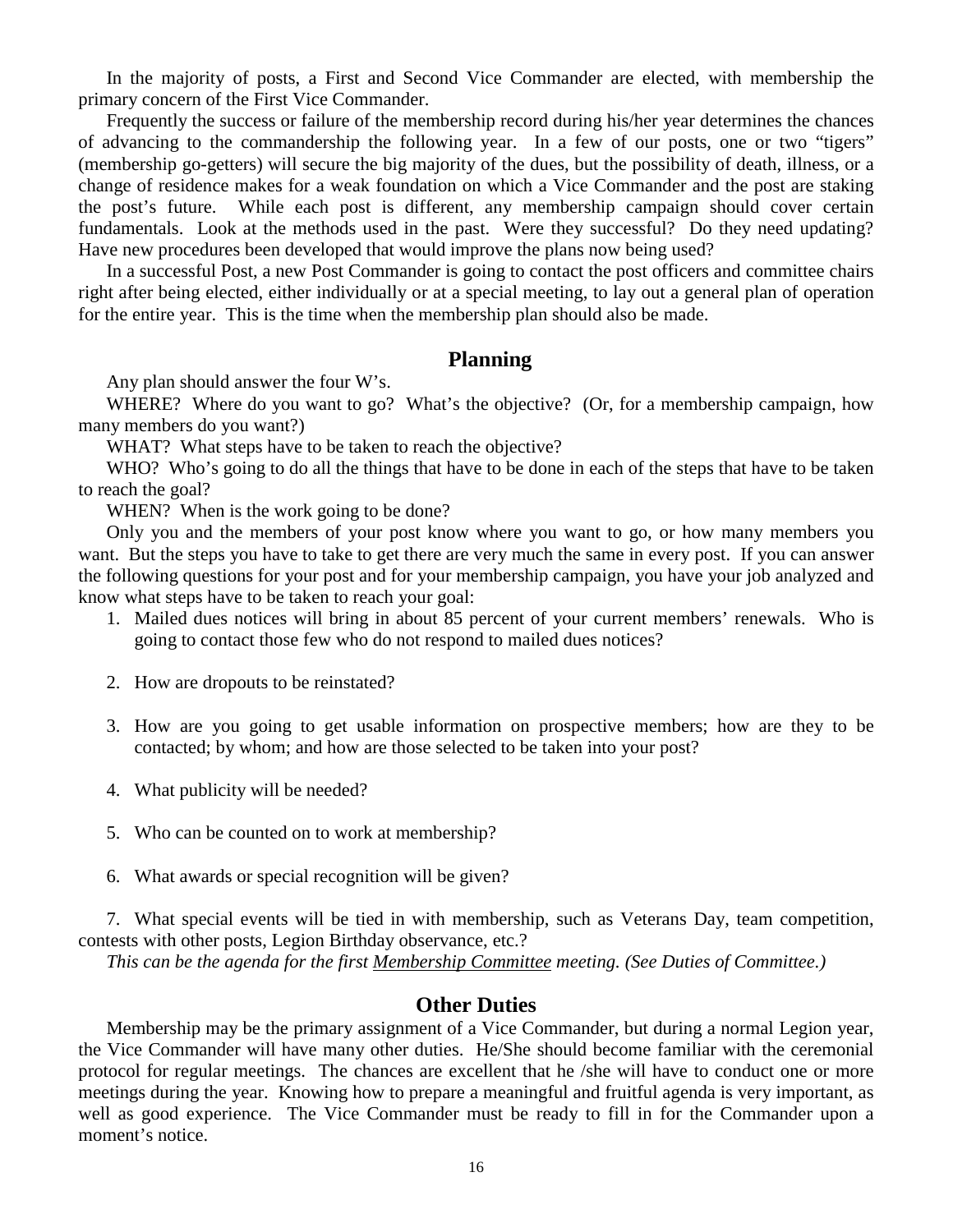# Second Vice Commander

*"Into your helpful hands are placed the important responsibilities of assisting the Commander with all duties. Particularly you should be interested in patriotic observances of all kinds, in developing Post activities, and in the entertainment features which mark all meetings. Help to observe strict tolerance among your members on all political, religious and civic matters. The applications of Justice will be your particular concern."*

#### **—Charge from Installation Ceremony**

Is yours an average post? If so, many of the members joined The American Legion because of the social and recreational benefits they expected to receive. What is more, many of the members-to-come will also join for the same reason.

Yes, the Second Vice Commander does have a job—an important job. The responsibility is to build the "I-like-my-post-because . . ." atmosphere that finds a lot of Legionnaires having fun while still doing the work of the Legion.

The Commander will depend on the Second Vice Commander to provide the programs that spice up the meetings and attract attendance. The social calendar must always be filled several months in advance with activities that will bring out the active members, as well as those who are just card-carrying Legionnaires.

One of the first duties should be to contact other veteran and civic groups so that each patriotic holiday and observance receives the attention it deserves. He/She will be concerned with the pageantry so closely associated with the Legion.

The Second Vice Commander may not be in charge of the color guard or firing squad, but must promote it. He/She might not have a part on the initiation team, but should make sure one is functioning. In the pursuit of "Justice," the Second Vice Commander will be concerned with the welfare of all fellow

veterans, and will be interested in the work of the veterans affairs and rehabilitation committee. The Second Vice will need to know if the economic committee is functioning. The Second Vice Commander plays a dual role of fun and serious, which so typifies The American Legion.

# Finance Officer

*"You are the keeper of the moneys and in you is reposed the financial policy of the Post. To you is given charge of the year's budget and to you is given the duty of the payment of all obligations when proper authorization has been given for such payment. Your position is an important one, demanding integrity and honesty. Your election to this office signifies that your comrades have implicit trust in you. Guard well that trust."*

#### **—Charge from Installation Ceremony**

The Finance Officer must be a person of proven integrity and experience in handling financial affairs. The post is dependent on finance, just as any other organization, and will do well to accept expert advice in formulating and administering its financial policy.

The Finance Officer usually serves as the chair of the finance committee and is in charge of all receiving and disbursing of post funds. The Post Adjutant, in all matters relating to finance, should carry on the work in close correlation with the Finance Officer. Both officers must be covered by adequate bond. Department headquarters should be consulted on this for blanket bond arrangement.

Post accounting forms have been designed to meet the requirements of Legion posts in maintaining a correct and permanent membership and finance record. Because of their simplicity, they require no special knowledge of bookkeeping or accounting. Every Post Adjutant and Finance Officer should insist upon being provided with a set of forms. They will save time, reduce expenses, save money for the post.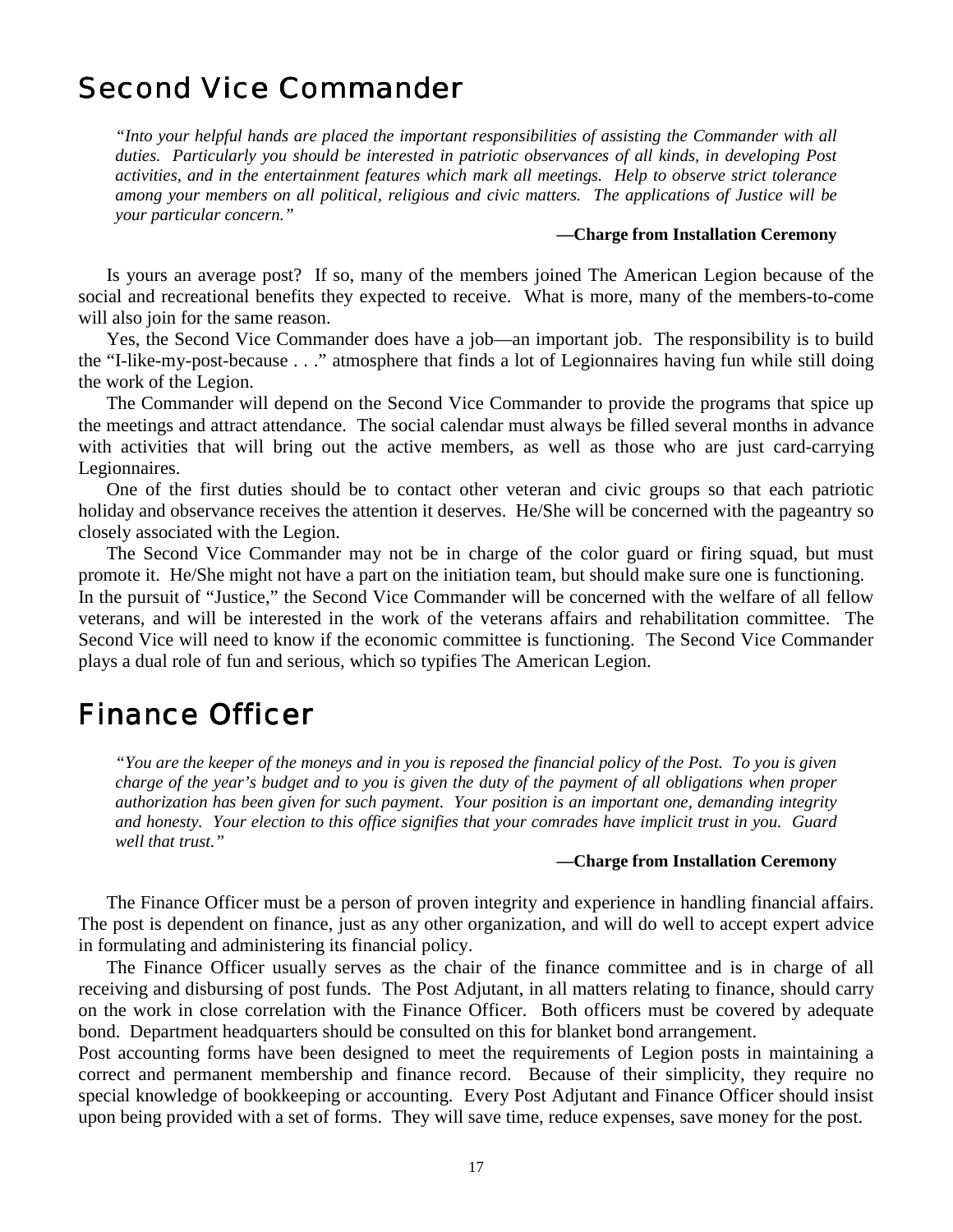Refer to the current Emblem Catalog for prices and detailed descriptions, or write to the National Emblem Sales Division.

Be prompt in remitting National and Department dues, along with the Department Record Card, to Department Headquarters. Note all payments and other transactions on your Post Membership Register.

## Service Officer

*"You have been singly honored by this Post by your election to perform fundamental, unselfish work, not only for the benefit of the members of this Post, but for those War veterans particularly in need of your service. Yours is the choice responsibility of looking out for the welfare of all concerned. The duties of a Service Officer are highly important and exacting, and while your accomplishments will be deeply appreciated by those immediately concerned, the work itself will not be sufficiently conspicuous to catch the headlines in the newspapers. Depending upon satisfactory performance of duty, there will come to you the heartfelt gratitude of each and every member of this post. I congratulate you upon the opportunity to serve so constructively and so unselfishly."*

#### **—Charge from Installation Ceremony**

In naming the Service Officer, each post creates the most vital link in a nationwide network of American Legion service to America's veterans. Through the Service Officer, the post can provide your community with a unique service.

The duties of the Post Service Officer call for a competent and dedicated person, preferably one who can serve indefinitely, and should have a deep interest in fellow veterans, the post, and community. If the Service Officer is readily available to those needing assistance, it will be helpful. Electing someone that works and lives close by will likely improve effectiveness.

A good Service Officer should be retained. The value of a Post Service Officer increases with length of service. As the Service Officer's reputation grows, so will the prestige of the organization in your community.

Beyond the post, The American Legion maintains a full staff of appeals representatives in Washington, D.C., and at VA Insurance Centers. A small mobile staff of field representatives provides a constant flow of information concerning conditions in VA hospitals, domiciliaries, and regional offices throughout the country.

A team of Legion representatives also provides assistance and oral representation on behalf of former service members of the Armed Forces who petition Department of Defense Boards for review of less than fully honorable discharge or dismissal from the military services. The unit helps veterans in obtaining decorations and medals through the various Armed Forces and Decoration units.

Every Department has trained Service Officers in the various VA regional offices and hospitals in many counties.

The *Service Officer's Manual* prepared by the National Veterans Affairs and Rehabilitation Division provides the Service Officer with basic information. Necessary claims forms can be secured from the Department Service Officer. Information will come through department publications, *National Veterans Affairs and Rehabilitation Bulletins*, Memorandums, and VA pamphlets. Training schools for Post Service Officers are held periodically in many departments to increase their knowledge and contacts.

The Post Service Officer is responsible for bringing to the attention of all veterans and their dependents the rights and benefits granted them by law—law for which the American Legion can accept a major share of credit.

The Service Officer must know how to utilize the expert services available through Legion channels, as well as those of other agencies in his community. It takes a dedicated person to get the information to the full-time professionals to make certain that every veteran and dependents are adequately represented.

With a large segment of today's veteran population made up those who served during the Vietnam and the Persian Gulf Wars, the work of the Service Officer takes on increasing importance. Even more than the older veterans, these young men and women are apt to be not too well informed on veterans programs.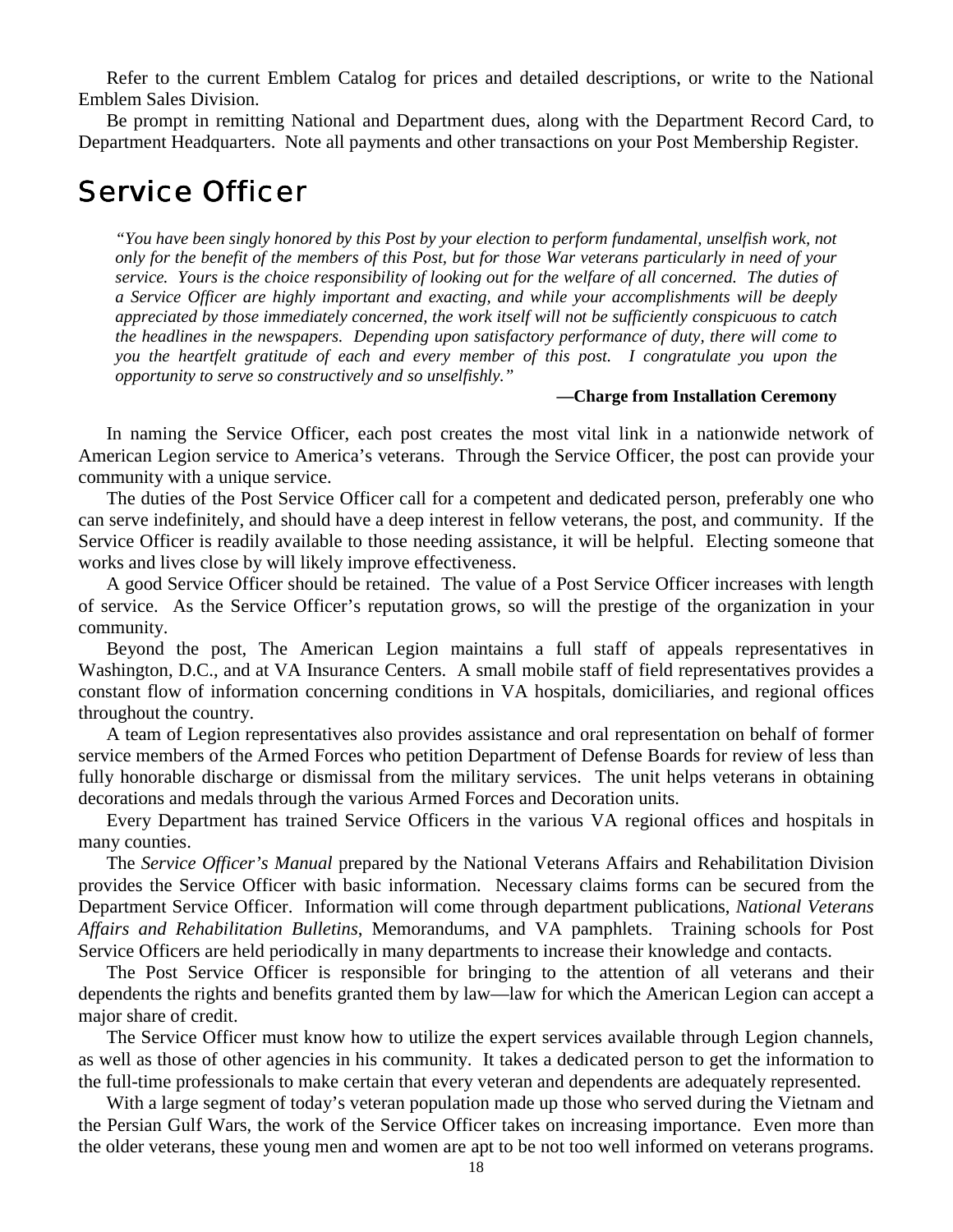The older veterans will also continue to need advice on how to integrate possible veterans' benefits with their overall retirement plans. Dependents should be visited as soon as feasible after a veteran's death.

These and many other duties are routine to a good Service Officer, but there is more, such as serving as chair of the veterans affairs and rehabilitation or service committee and working closely with the children and youth committee, post employment officer, and the hospital visitation committee. The Auxiliary Unit frequently needs help. The Service Officer's report should be a standard part of every meeting.

Every Congress considers legislative matters of importance to veterans and to The American Legion. Working in cooperation with the post legislative committee, the Post Service Officer can aid in coordinating the support of the post with the national effort.

# Chaplain

*"To you is given the spiritual leadership of this Post. You will, I know, lend dignity and respect to your office. You should be in close confidence with the commander and the other officers of this Post, and should attend all meetings of the Post. You should be ready upon occasion to take your part in the initiation of new members, the dedication of halls, monuments of colors, and the funeral services for a comrade. All such ceremonies are made more commemorative by the use of our ritual. Into your keeping we place the spirit of comradeship of this Post. May harmony and unity prevail."*

#### **—Charge from Installation Ceremony**

The Chaplain need not necessarily be a clergyman, but must be a person capable of moral and intellectual leadership and one who gives dignity and respect to the office. The Chaplain should be in close touch with the Commander and other officers of the post and should attend all meetings of the post and Executive Committee. The leadership in many of the post's activities belongs of right to the Chaplain, and when this office is filled by the right kind of person, the usefulness of the post to the community will be greatly increased.

The *Manual of Ceremonies* gives an important place to the Chaplain in the conduct of meetings, in the observance of patriotic occasions, funeral services and dedication ceremonies. On these occasions, the Chaplain is the moral leader.

The Chaplain should cooperate with the Post Historian on graves registration work and inspire the post to its full duty in seeing that graves are decorated on Memorial Day. Besides officiating when requested at funerals of members, the Chaplain can be of service to bereaved families of post members.

The Chaplain may serve as chair of the post's Veterans Administration Voluntary Services (VAVS) Committee which coordinates the volunteer endeavors of the membership of nearby VA hospital facilities. The sick should be visited at hospital or home. For more information on VAVS, write the National Veterans Affairs and Rehabilitation Division, The American Legion, Washington Office.

The American Legion *Service to God and Country* handbook, available through department headquarters, gives a history of this program and offers working aids for the Post Chaplain and religious emphasis committee.

## Sergeant-At-Arms

*"You are the sentinel or tiler, the outer guard of this Post. You will guard especially against the loss of one of The American Legion's greater possessions—our deep and abiding spirit of comradeship. You will learn the identity of and introduce to the Commander all visiting comrades and guests of the Post. You are responsible that no one shall remain a stranger in our midst. Be ready at all times to assist your Commander. Into your hands is given charge of the stand of colors which you will properly display at all Post meetings and on ceremonial occasions."*

**—Charge from Installation Ceremony**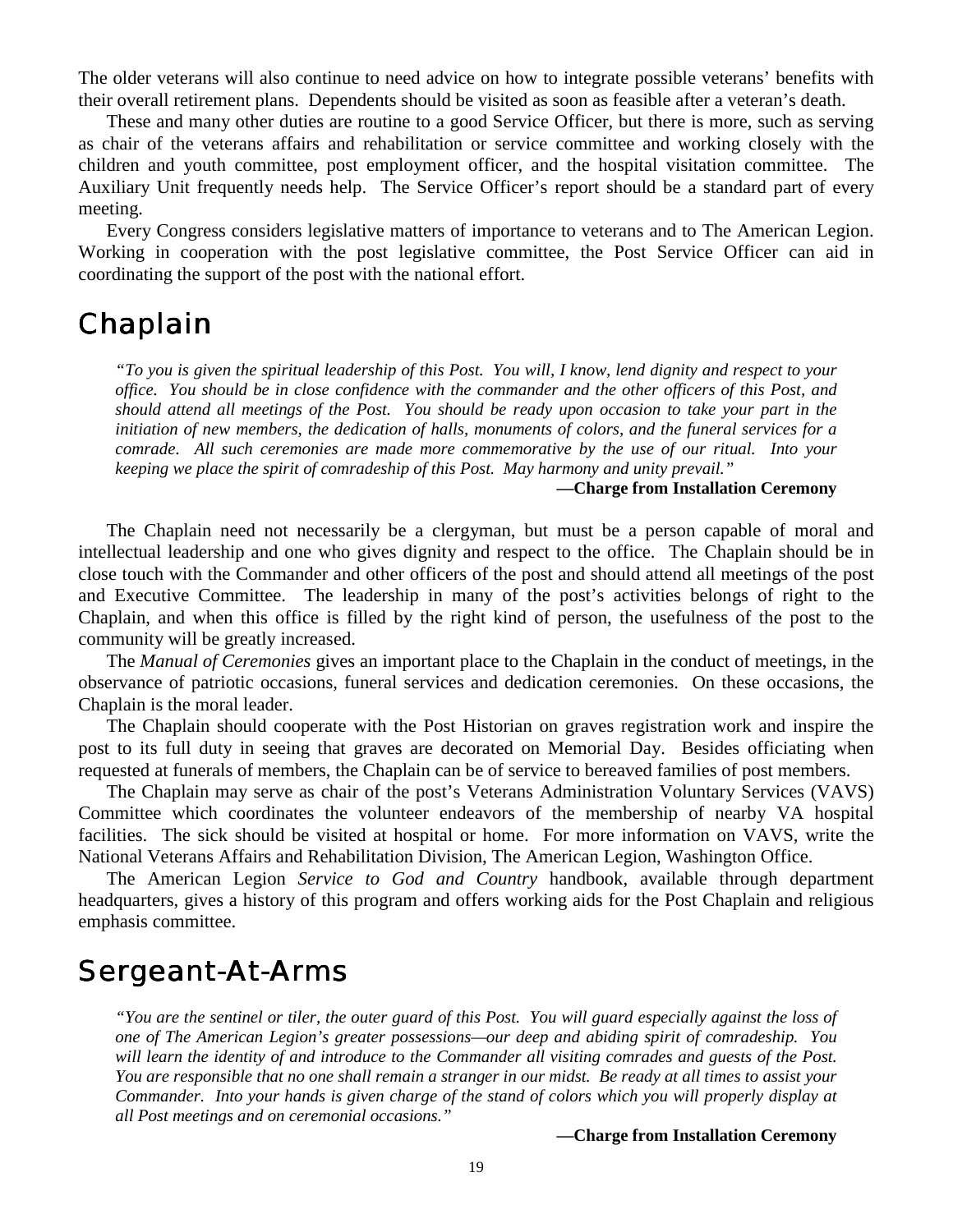The Sergeant-at-Arms should know how to arrange the meeting hall and should assist the Post Commander and Adjutant in the preliminary arrangements for the meeting, including custodian of the colors and should be in charge of the color detail during the presentation and retirement ceremonies of the colors. The Sergeant-at-Arms is the flag etiquette person and should be well informed on proper flag display and procedures used in operating a meeting and should play a leading part in the post color guard, burial detail, and the other pageantry that is a part of The American Legion.

There is another duty—one that has a tremendous impact on the post's image, its membership, and its relationship with the members. Every Legionnaire wants to be part of the group. This is particularly important for that new Legionnaire attending his first few meetings. The Sergeant-at-Arms must make certain new members are welcomed, introduced, and made to feel they are important to the post.

A welcome committee should be standard for every post. The Sergeant-at-Arms is the logical person to chair such a committee. The members of this committee must welcome new members and guests, make sure they are introduced, and keep the Commander advised as to who should be acknowledged. This committee can also be used to encourage present members to attend meetings.

# **Historian**

*"Your Office is an important one. To you is given the responsibility of preserving and compiling the records of this Post. The future can only be judged by the past. Be mindful that the lamp of recorded experience may do much in guiding the footsteps of those who follow. Ever remember that without the recorded history of this Post, its policies and accomplishments will be a blank to the ones who come after we are gone."*

#### **-Charge from Installation Ceremony**

The office of Historian is of growing importance. It is a suitable position in which a past Post Commander may serve.

There should be close and effective cooperation between the Adjutant and the Historian. The former works with the records on matters of current interest, and the latter on matters of historical interest.

The work of Post Historian is cumulative. It is well to leave it in the hands of one person as long as it's being handled well.

The Post Historian should keep in touch with the Department Historian and should be prompt in answering inquiries. *An annual report should be made to the Department Historian just before the department convention.*

Copies of whatever is printed concerning the post should be deposited in the local and state libraries, as well as in the post files. This is important and will prevent complete loss of valuable records through fire or other calamity, as well as provide material for those who are looking for information about The American Legion. Also, copies should be deposited in department archives.

The Post Historian should make a point of knowing what Historians of neighboring posts are doing. The Historian should attend department conventions and keep in touch with other Post Historians.

The Department Historian can advise Post Historians on department and national post history contests, historians' associations, and material available from the Department Historian that will assist in doing a better job.

An outline for a one-year Post narrative history and yearbook is graphically illustrated in the Appendix of this Officer's Manual, listed under "Histories Are Important." The information recommended will be beneficial in assisting Post Historians in compiling these books.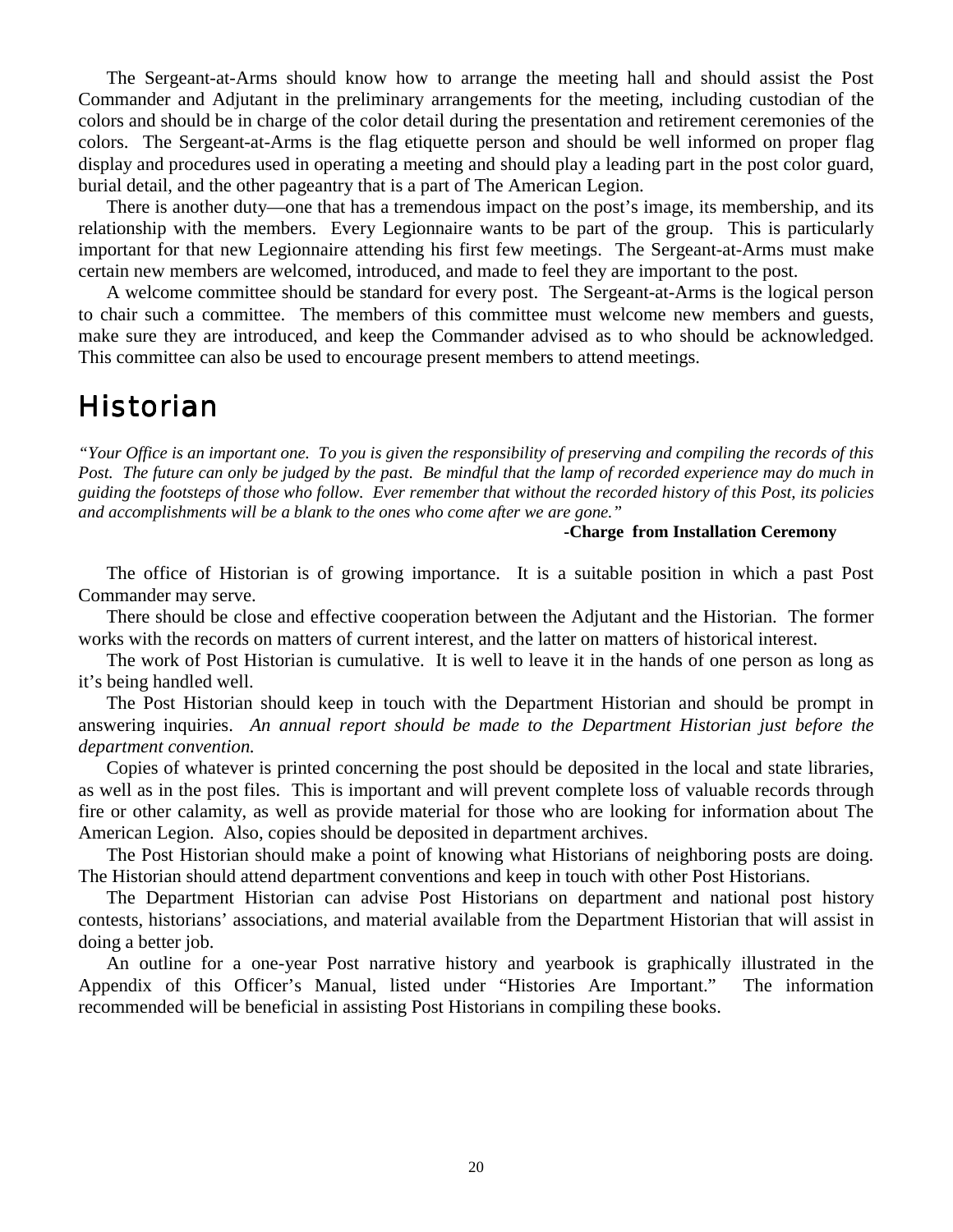# Judge Advocate

*"To you, my comrade, is assigned a most important duty for which your legal training and/or past Legion experience so aptly prepare you. You are the interpreter of the Constitution and By-Laws of your Post, and may at any time be called upon by the Commander and other officers and members of the Post to rule on the legality of their actions and decisions insofar as they affect the good of The American Legion. You are also charged with protecting the integrity of our organization and keeping alight the torch of truth and fidelity that symbolizes the high and ennobling ideals under which our great American Legion was founded. Protect wisely that heritage."*

#### **—Charge from Installation Ceremony**

The primary duty of the Judge Advocate is to supply professional advice in the conduct of the post business or to procure proper counsel and is the guardian of constitutional form of post government.

Your Judge Advocate can supply valuable assistance to other post committees and officers. That officer should be available to the Service Officer for legal advice and to the Americanism committee on matters relating to education and naturalization laws. Any post committee can benefit from the Judge Advocate's contacts with the office holders of local government.

The Judge Advocate and legal committee are charged by the suggested post constitution with the duty of auditing post financial accounts. This should be done annually just before the election of officers or more frequently at their discretion.

# Executive Committee

*"The administrative affairs of this post of The American Legion shall, except as may be otherwise provided by the By-Laws, be under the supervision of an Executive Committee which shall consist of . . . . . members in addition to the officers of the post."*

> **Suggested Form for Post Constitution Article V—Officers—Section 1**

*"The government and management of the post is entrusted to an Executive Committee of . . . . members, to be known as the 'Executive Committee'."*

> **Suggested Form of Post By-Laws Article II—Management—Section 1**

In the model post constitution and by-laws appearing elsewhere in this book, the government and management of the post is entrusted to the Executive Committee. Meetings of the Executive Committee are set for regular intervals upon the call of the Commander or as often as the Commander may deem necessary.

The Post Executive committee is further charged with hiring such employees as may be necessary; authorizing and approving all expenditures; requiring adequate bonds from all persons having the custody of post funds; hearing reports of post committee chairmen; and generally having charge of and being responsible for the management of the affairs of the post.

Delegation of these functions to the Executive Committee is in no way intended to usurp the powers of the membership through regular post meetings. Rather, this allows the dull, routine, operational affairs of the post to be resolved without distracting from post meetings. Committee reports of general interest to members should still be given at post meetings.

The key to interesting post meetings is using the Executive Committee effectively. The post meeting that becomes bogged down in arguments on petty details is interesting only to those doing the talking. The meeting is dead and a waste of time to everyone else.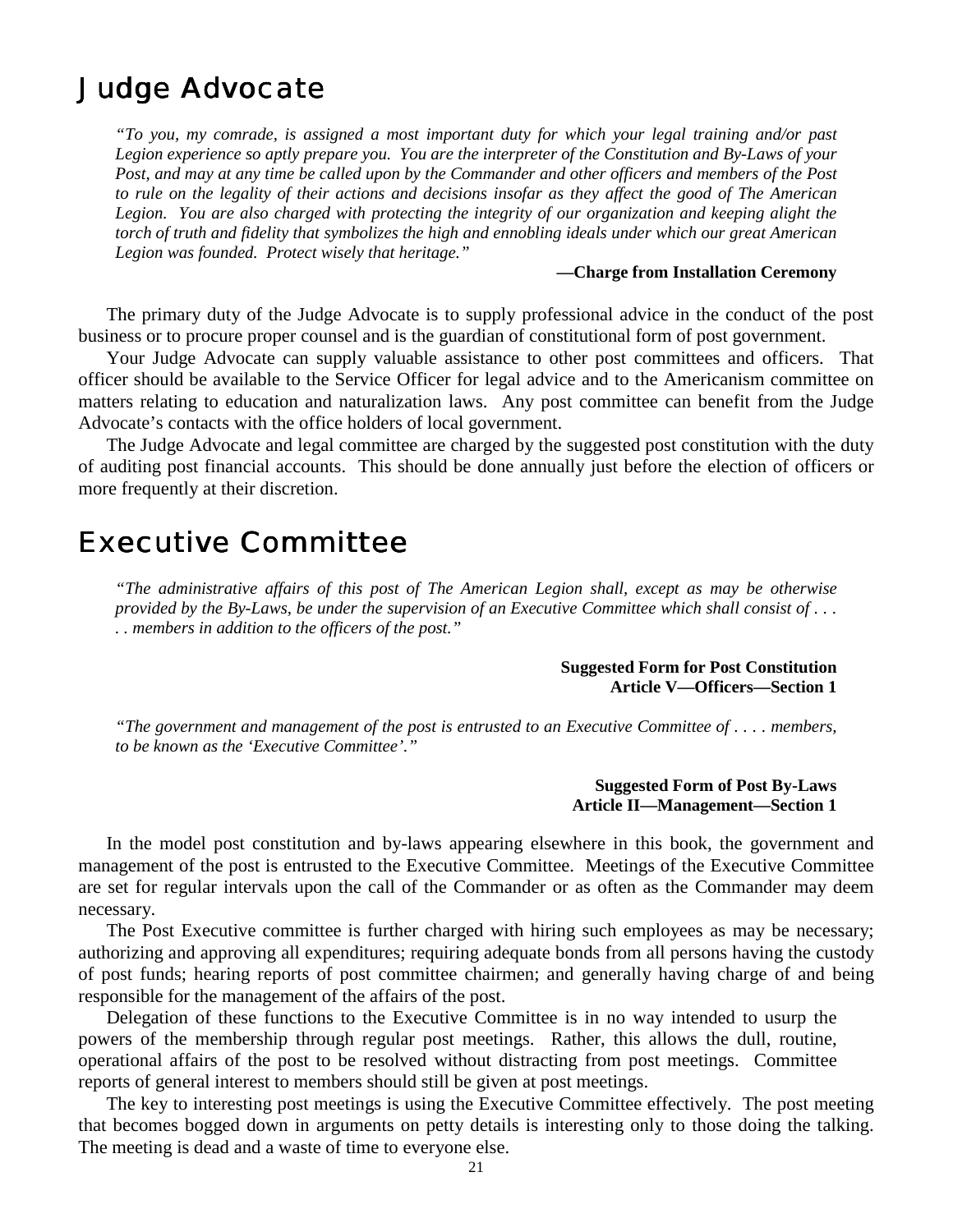# Standing Committees

*". . . This post, by its By-Laws, may provide for such other standing committees as the business of the organization may require."*

### **Suggested Form for Post Constitution Article V—Officers—Section 1**

*"The post commander, immediately upon taking office each year, shall appoint the following standing committees: Americanism, Ceremonials, Children and Youth, Economic, Finance, Foreign Relations, Graves Registration and Memorial, House and Entertainment, Legislative, Membership, Public Relations, Veterans Affairs and Rehabilitation, National Security, Sons of The American Legion and Visiting or VAVS. Such standing committees shall consist of such members, and the chair thereof, as shall be designated by the post commander."*

#### **Suggested Form of Post By-Laws Article VI—Appointments—Section 1**

People, time, effort, and organization are required to carry out the programs of The American Legion. Whether those programs are continuing services for disabled veterans or a dance, most of your work will be accomplished through committees. There are listed here committees which posts normally have, together with a brief statement on the usual duties of these committees. Your post constitution and/or your department constitution may require additional committees or may have other names for some of the committees, and the following list is not intended to be mandatory or complete for every American Legion Post.

No post can stand still. New programs are needed from time to time, old programs needed to be changed, revitalized, and in some cases, dropped. Early in your term of office, you and your post officers should take time to review the programs and activities, which have been carried on in the past, and to decide on desirable changes or additions. The activities that are to be carried on determine the committees that are needed. The next task is to review the membership of the post and even nonmember eligibles. From this review, a list can be set up of potential committee heads and members. Frequently a nonmember eligible will want to become a member of your post if the post has an activity or is planning an activity in which the person is personally interested. Whoever makes a contact with such a nonmember eligible must be able to point out the need for the program and the reason why this particular person is desired to assist in it.

Each committee chair needs to know how the work of the committee fits into the overall program of the post and he needs to know what is expected, and when.

Here's the list of what might be called standard post committees and their usual duties:

## **Americanism**

Purpose: To inspire patriotism and good citizenship through patriotic observances, patriotic and civic instruction in schools, Americanization of aliens, information on anti-American propaganda, youth activities such as Boys State, Scouts, Oratorical Contest, School Award Medals, baseball, flag etiquette, and other similar community services, as well as provide a listing of available scholarships through the "Need A Lift?" booklet.

## **Children and Youth**

Purpose: To insure that any child of a veteran in need of care and protection shall receive proper and timely service and aid; to strengthen the family unit; extend support to sound organizations and facilities that provide services for children and youth; and to maintain a well-rounded program that meets the needs of the young people in their respective community.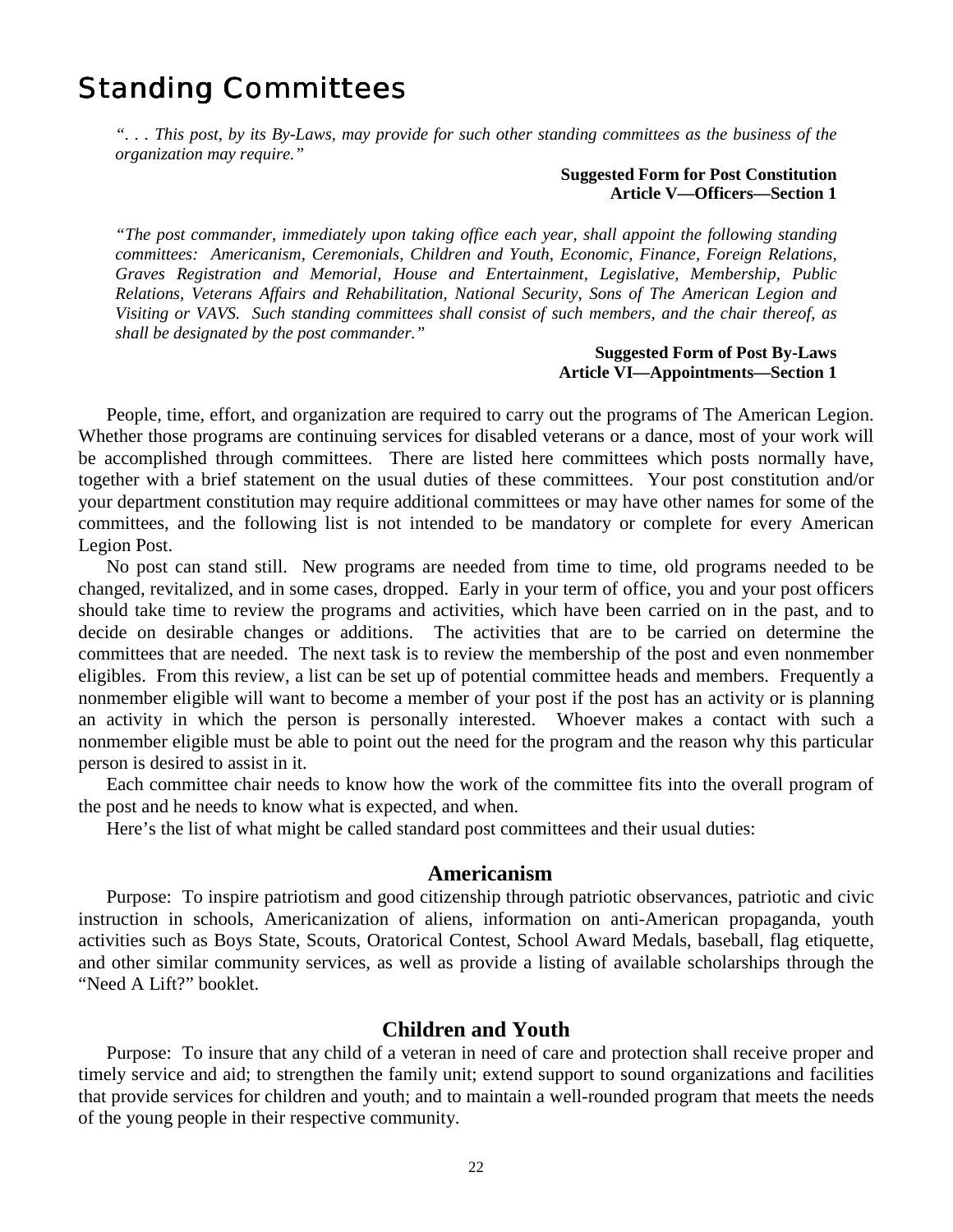## **Veterans Affairs and Rehabilitation**

Purpose: To assist veterans in obtaining needed hospitalization, in the pursuance of claims and in obtaining other veteran's rights and benefits; to visit comrades who are sick or disabled; to visit and comfort members of their families when sick or bereaved. (The head of the Veterans Affairs and Rehabilitation Committee may be the post service officer of the post veterans affairs and rehabilitation chair. In addition, the post chaplain may serve as chair of the Visiting Committee.)

## **National Security**

Purpose: To organize the post membership in support of national or civilian defense projects in the community; to organize the post and to assist in organizing the community for readiness to meet any emergency.

## **Membership and Post Activities**

Purpose: To obtain, retain and increase the membership of the post with specific responsibilities for renewals, enrollment of new members, transfers and reinstatements. (The first vice commander frequently serves as chair of the Membership Committee.)

## **Public Relations**

Purpose: To increase awareness among the veteran's community and the community at large of The American Legion's advocacy of Veterans issues, national security and foreign relations, Americanism, and children & youth. Your goal is to define The American Legion in the public eye by the values for which it stands. Your technique is two-fold: (1) Placing radio and television advertisements and public service announcements produced by the National Public Relations Division where they can be seen and heard, and (2) Developing relationships with editors and journalists serving the post community so that they cover those programs supported by the organization's founding pillars.

The High School Oratorical Contest is the reporter's "news peg" but The American Legion's support for a "one hundred percent Americanism" is THE story that must be told. Why The American Legion is "Still Serving America?" is the question you, as the Post public relations officer, must ensure is answered in every form of media coverage obtained. Public Relations is a membership multiplier.

## **Legislative**

Purpose: To promote the official legislative mandates of The American Legion; disseminate monthly legislative updates; establish, maintain and promote proactive grassroots lobbying activities; and establish and maintain liaison with elected officials and their staff. All activities must be in compliance with Section 2, Article II of the Constitution of The American Legion: *"The American Legion shall be absolutely non-political and shall not be used for the dissemination of partisan principles nor for the promotion of the candidacy of any person seeking public office or preferment."*

However, voter education is a critical element of the electorial process. This does not prohibit your post from holding town hall meetings, "Meet the Candidate Nights," or allowing candidates to address post meetings, district conferences, or state conventions. Candidates may be allowed to participate, as long as an invitation is extended to all candidates affording them an equal opportunity to participate. The American Legion cannot endorse or oppose any candidate, even if the candidate is a Legionnaire and Post member. A Post home should be free of any political materials that would appear to be an endorsement of a particular candidate. If the position of one candidate is posted, the position of all candidates must be posted. Every effort must be made to remain nonpartisan.

## **Note: IF IN DOUBT, CONTACT THE NATIONAL JUDGE ADVOCATE FOR CLARIFICATION, BEFORE PROCEEDING.**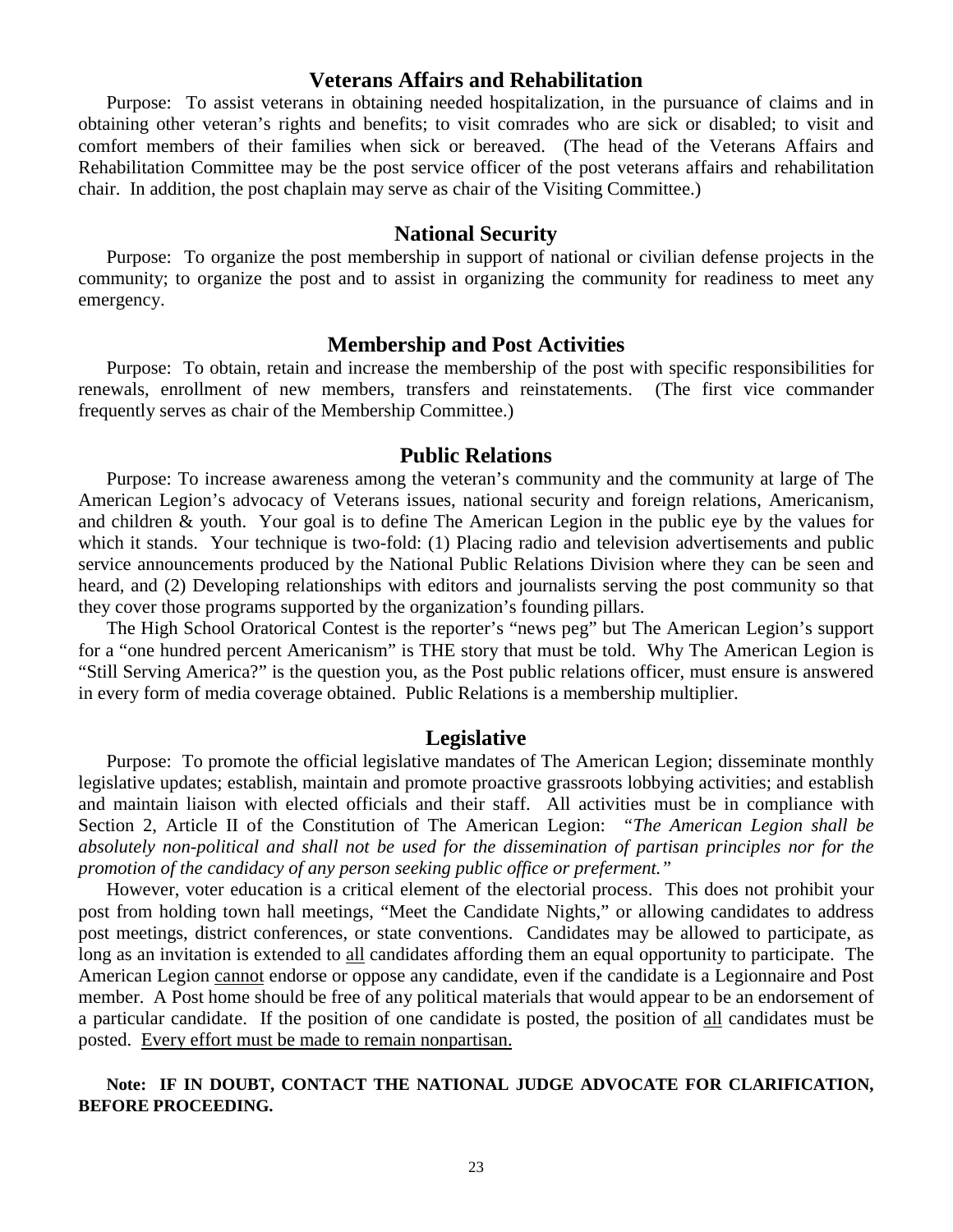## **Finance**

Purpose: To supervise the receiving, disbursement, and accounting of all post funds; to prepare annual budget recommendations for the post; to advise the post on all financial policies. (The post finance officer is normally the chair of the Finance Committee.)

## **Economic**

Purpose: To serve and assist veterans in meeting and overcoming economic problems such as employment, veterans preference, housing, civil service appeals, employment of handicapped and older workers.

## **House**

Purpose: To supervise the operation of physical facilities of a post such as a clubroom, American Legion Center, meeting room, etc. Supervision includes administration, responsibility for equipment, hiring and direction of employees, as authorized by Post Executive Committee, and general rules applicable to the conduct of members while on the premises of the post.

### **Service**

The Service Committee is a key component of every successful post. Its duties and operations are especially important during the period immediately following the termination of hostilities. The Service Officer may be the chair; however, the responsibilities of the committee go beyond the day-to-day functions of a good Service Officer in filing claims, securing hospitalization, etc. The Service Committee also is concerned with jobs, with veteran contact, with visits to ailing comrades, with on-the-job training, and with pensions. This committee should also be responsible for maintaining contact with any members of the armed forces from the community served by the post. With the nation's defenses depending upon all-volunteer armed services, it becomes absolutely essential that the man or woman in uniform be assured of the community's respect and support.

## **Other Committees**

In addition to the above, your post may have need for other committees, depending on the specific programs and activities being sponsored. Some of the other committees that you might need include:

## **Graves Registration and Memorial Committee**

Purpose: To record, mark and decorate graves of deceased veterans; to render service and comfort to bereaved families; to provide American Legion funeral services when requested.

## **Sons of The American Legion**

Purpose: To act as a supervisory committee for the Sons of The American Legion Squadron in connection with its organization, activities, recreational and educational programs.

## **Uniformed Groups**

Purpose: To organize, train, promote and supervise a uniform group, such as a drum and bugle corps, color guard, chorus, firing squad, etc.

## **Visiting or VAVS**

The purpose of the visiting committee is to give comfort and assistance to members and their families when sick or bereaved, and to visit hospitalized veterans. It is recommended the Post Chaplain be chair and all post members share in this vital function by taking their turn as committee members.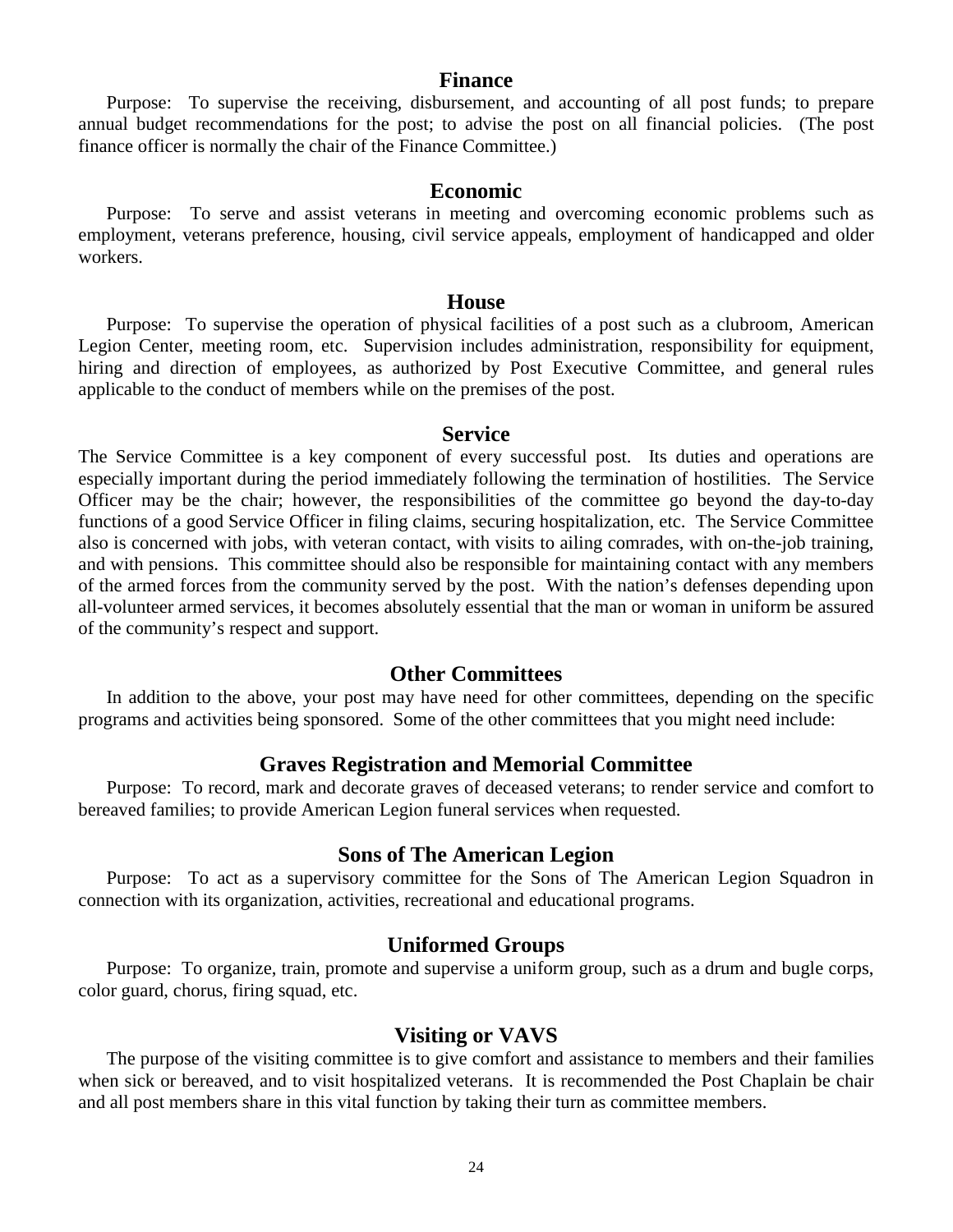# The Post

The American Legion is incorporated by act of Congress and is organized into local posts, which, for purposes of coordination and administration, are grouped into departments. The post is the combat unit of The American Legion. Depending upon its ability to absorb American Legion policies and properly interpret them to the local people, and to successfully carry out unselfish activities for the community, the state and the nation, our organization will stand or fall.

The responsibility given to the individual post has proved the source of our strength and growth. The post is to a large degree autonomous, restricted only by broad general guidelines carried in the National or Department Constitution and By-Laws. The post must never forget, however, the implied responsibility it has to the veterans and the children of its community and to the community itself.

The post is The American Legion. Its duties are beautifully spelled out in the Preamble to the Constitution of The American Legion.

Membership is by posts only. Programs are effective to the degree the post adopts and puts them into operation. Mutual helpfulness becomes a reality through the comradeship, social activities, pride of achievement, and the service programs of the post.

## **Perception of The American Legion**

The word "perception" is merely a shortcut way of referring to the spontaneous and more-or-less subconscious feelings and reactions of people for an institution, other people, products, or ideas.

The perception of The American Legion is the reaction—mental and emotional—which anyone has of the organization. Each individual may have a different mental perception of the Legion, and each post creates its own local perception to a great degree. The local perception is colored to some extent by a department and national perception.

The perception, which the individual Legionnaire—particularly the post officer—has, of The American Legion will determine in large measure what the post is. If the person's perception of The American Legion is as a bar, the post will be a bar and that is all. If the person thinks the post is doing a good job but it still isn't attracting new members, then the perception of what The American Legion should be, or is, does not agree with what the majority of veterans in the area want in an organization. There is room in The American Legion for many different personal perceptions of The American Legion.

All posts do not have to be cast in the same mold, although there is a tendency to think they are. We get into membership difficulty in a community when a group with a narrow perception of The American Legion becomes dominant and suppresses any other group with a different perception. The perception which the individual Legionnaire has can prevent the development of new activities which would produce new leaders and new membership, or it can result in the expansion of programs, leadership and, eventually membership.

It can also either help or hinder the establishment of needed new posts, which might attract and serve an entirely new group of veterans.

## **Kinds of Posts**

Yes, each individual Legionnaire sees The American Legion through personal experiences or desires. The organization is big enough and broad enough to accommodate him (or her), but the post will reflect the composite personality of its members. There are country club-type posts and community posts. There are ethnic groups and all-women posts. There are business and professional posts, company posts, and posts from a fraternal group. There are many different kinds of Posts and all doing the work of The American Legion.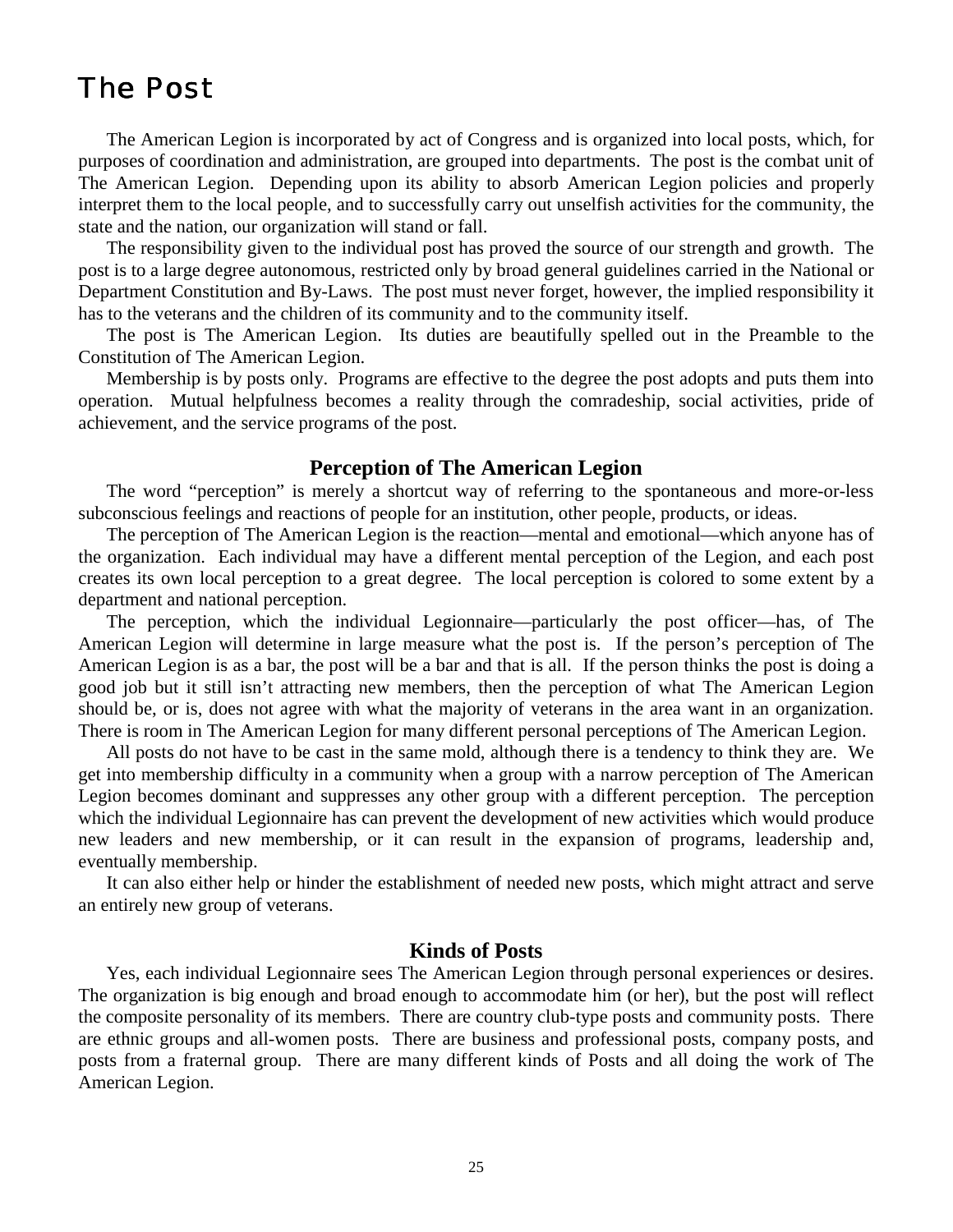## **Goals or Standards**

Some posts have several thousand members—others are successful with less than a hundred. What the post wants to do and needs to do, it can do. But only if the membership, and the post officers in particular, carefully spell out its goals or standards in terms of service to the community and then translate these goals into action, will the post be successful. Service takes many forms. It's getting the manpower or membership to do a job. It's having fun while doing it. And it's doing something that needs to be done, whether for the members or the community. This means that the post officers must be aware of the likes and dislikes of its members, and equally aware of the needs of the community.

#### **Developing Leaders**

All of this implies that there are active devoted Legionnaires. There are, but The American Legion goes through a terrific amount of manpower. Nearly 15,000 new Post Commanders are needed each year. This goes over the 100,000 mark when other post officers are elected. Some members hold the same office year after year, but there is always a need for replacements.

Where do these replacements come from? First, the veteran becomes a member. Then, experience, education, and exposure through serving on committees, attending leadership schools, conventions and conferences make that person ready for other positions of responsibility.

Over the years The American Legion has played a part in developing a tremendous number of Legionnaires who have gone on to make a mark in other fields, but leadership training, formal or informal, is a never-ending task. Anytime a post has a search for a new Commander, the danger signals are flying.

## The Post and Its Community

What the community thinks of The American Legion is just as basic as what a Legion Post thinks of itself. The American Legion exists only with the approval of our society, or at least a large segment of it. This is true whether it's the national organization or a post. Each post is judged by the community. Its success or failure reflects this judgment. A good post will encourage active participation by its members with other civic-minded committees and organizations within the community. It will seek to participate whether or not the activity is initiated by The American Legion.

The good post will know the needs of the community. It will know them by the simple process of planned contacts by representative post members with city officials, educators, welfare workers, community leaders and with other civic and fraternal groups. A Legionnaire who does a good job for the community deserves recognition and thanks from the post, whether it was a post-sponsored project or not.

Veterans activities alone will not establish The American Legion as an asset in the eyes of the community. These are, however, of particular importance to an organization composed exclusively of veterans.

#### **Establishing Political Grassroots**

As Legionnaires, **we** are soldiers on the front lines of the battle for veterans' benefits. Veterans and their families earned these benefits at a high price: in battles around the world safeguarding the principles of justice, freedom and democracy for **all** Americans! The American Legion must continue to establish, nurture and maintain personal relationships with all elected officials and their staff at the local, state and national levels. Legionnaires can teach elected officials what this battle is all about: Sign them up as members of The American Legion family, if they are eligible for the Legion, Auxiliary and/or the Sons. Extend them an invitation to participate in local and state activities: to judge an oratorical contest; to speak at Boys and Girls State; to throw our the first pitch at a Legion baseball game; to address post, district or department meetings; to participate as the keynote speaker in a flag disposal ceremony; to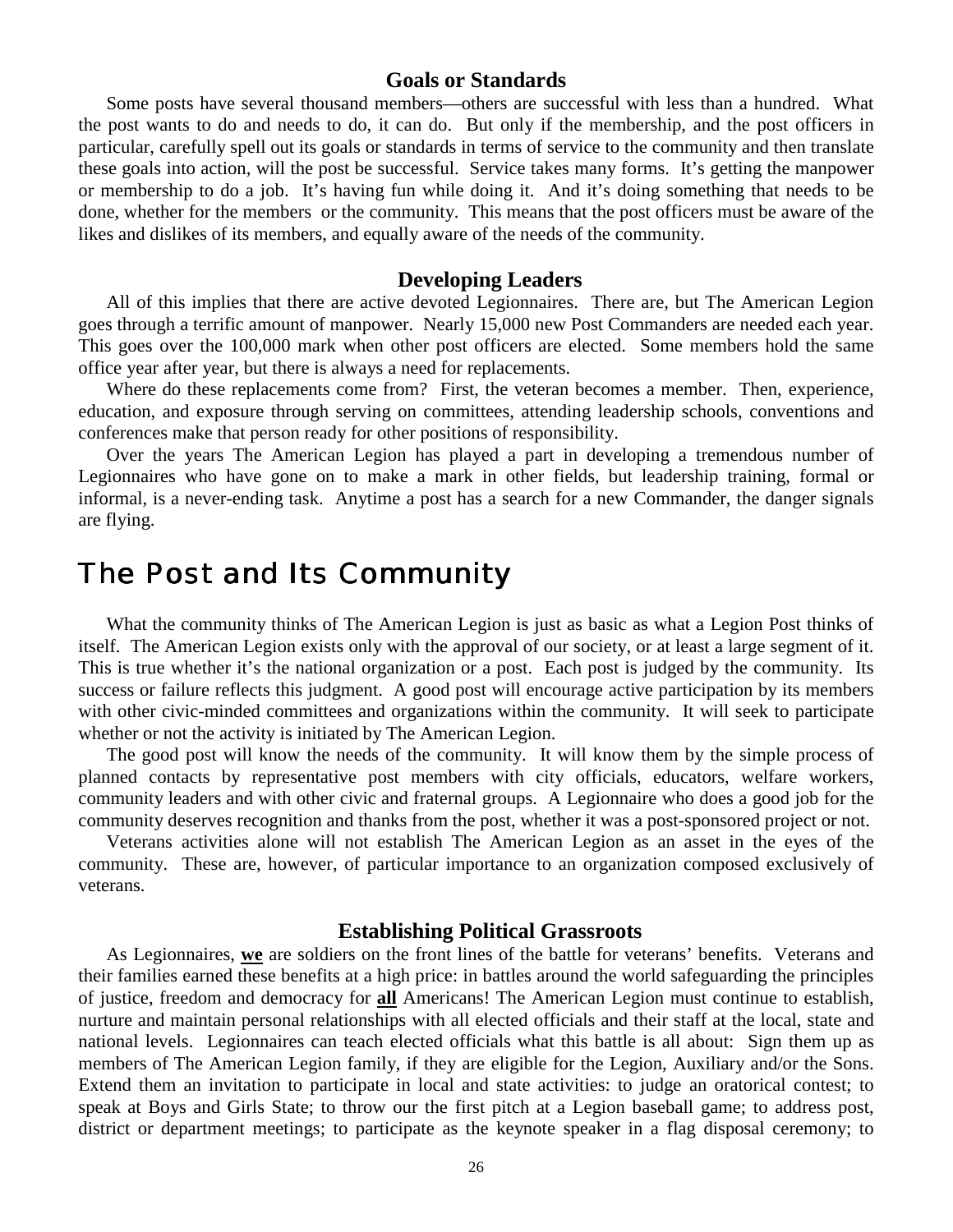officiate at a memorial service for fallen comrades on patriotic holidays; or any other significant event. Give members of their staff the same consideration, because they are a part of the elected official's inner circle of political advisors.

During an election year, consider having a "Meet the Candidates Night" meeting. To comply with Section 2, Article II of the Constitution of The American Legion, invite all candidates and let them explain what they plan to do for veterans and their families if elected. Many congressional members started their careers as local elected officials. What better way to introduce these legislators to The American Legion family and establish a positive relationship than from the beginning of their political lives?

Consider having a town hall meeting focused on veterans' issues. Invite elected officials to address and answer questions from their constituents from the veterans community. This is an opportunity for framing the discussion solely on critical veterans' issues. This is not the appropriate setting to discuss specific individual VA disability claims or other benefits problems, but rather general concerns.

When an elected official participates in local Legion activities, be sure to discuss critical Legion legislative issues and widely publicize the event. Tangible and intangible rewards help establish a strong desire by the elected official for a return appearance. The American Legion's lobbying efforts improve tremendously when Legionnaires *back home* address the same issues echoed by Legion members on Capitol Hill. It is critical that Legionnaires establish, develop and cultivate strong relationships with congressional offices in the states. This is permissible without violating Section 2, Article II of the Constitution of The American Legion. Keep in mind that The American Legion deals with issues, not personalities. The American Legion seeks elected officials to support its legislative mandates, not the other way around. The American Legion cannot endorse any incumbent or candidate for elected or appointed offices in the government. Offer to serve on an elected official's advisory council or on a military academy candidate screening committee. If your Member of Congress does not have such an advisory council or screening committee, offer to establish one. Good relations with Members and their district offices will pay big dividends in dealing with Members in Washington, DC.

One of the most effective strategies and another valuable part of the Legion's legislative effort is letter writing. Letter writing is an excellent way to begin building a relationship with elected officials. Written communication puts both the Legion and your elected officials "on record" concerning critical issues. When communicating by mail, personal letters have a tremendous impact in Congress and will usually generate a response. To be effective, letters must be brief, informative and factually correct. Limit each letter to only one topic to get the best response. Multiple topics make the letter more difficult to respond to quickly and puts it in the "answer when I get time" file. **The American Legion Dispatch** is an excellent reference source on critical issues pending in Congress. "Dateline: Capitol Hill" by the National Legislative Commission Chairman appears regularly.

Letters should briefly describe the issue, present significant facts and, most importantly, tell the elected official what action to take. Use a personal example to demonstrate the impact of the legislative issue on local veterans. Equally important, specifically ask the elected official for a written response. Please forward responses form any congressional correspondence to the Legislative Division in Washington, DC. The Legislative staff uses such congressional correspondence to help develop legislative strategy. Informed constituents have the greatest impacts on determining the way a Member of Congress votes.

If your Post does not have a copy of How to Make a Difference Through Effective Grassroots Lobbying, contact the National Legislative Commission for a complementary copy for your Post's Legislative Committee Chairperson. **Additional copies can be obtained from National Emblem Sales.**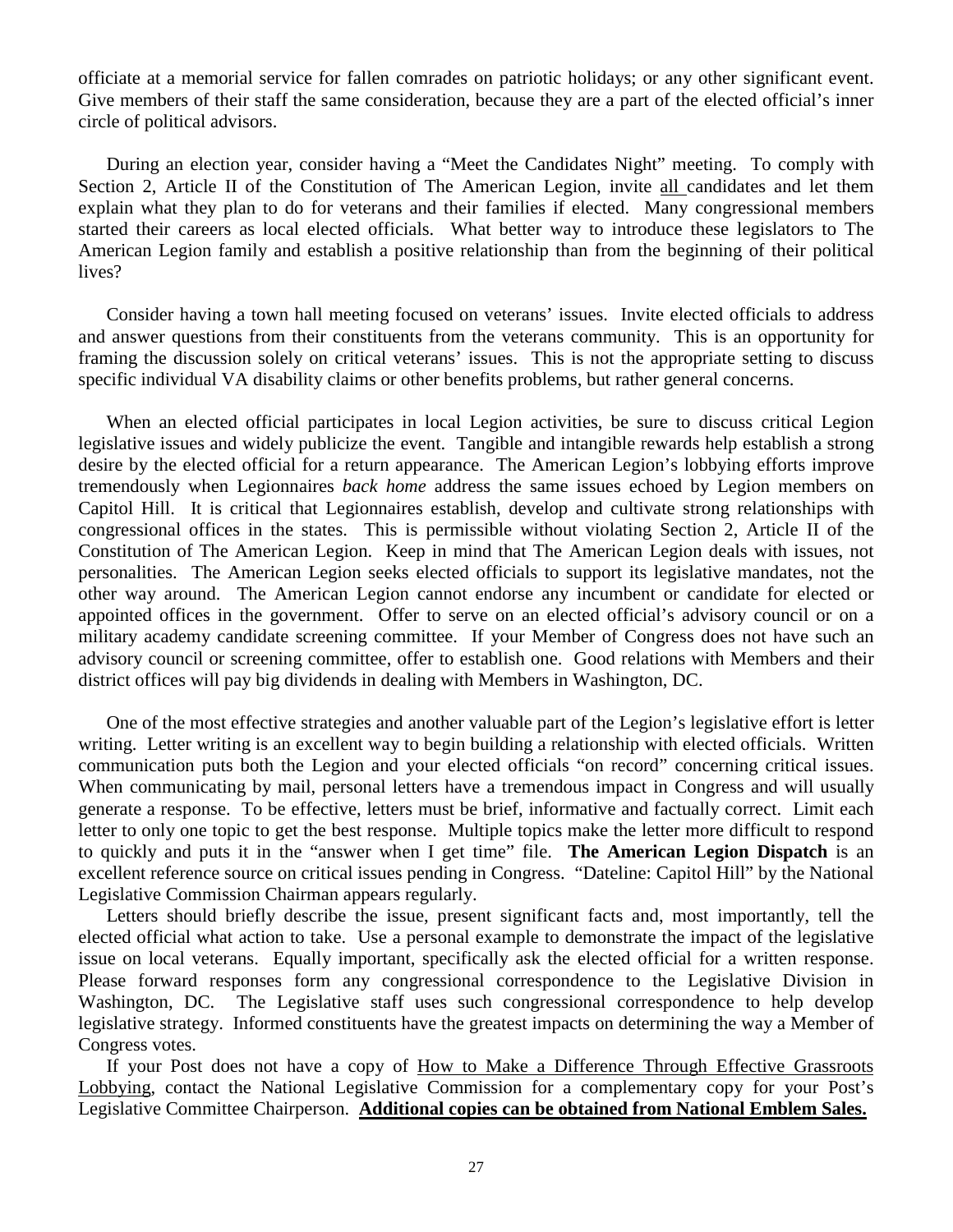## **Social Activities**

Someone once described The American Legion as an organization that came to play but stayed to work. The same description pretty well fits a Legionnaire. In fact, two-thirds of our members joined because of the real or expected comradeship, fun, or social activities. A good post will recognize this. It will give as much attention to a social event as it does to planning a more serious project. The Legion Post can and should provide many of the outside social contacts for the Legionnaire and family. All events should be scheduled well in advance and publicized. Each post must determine the type of social activities that will appeal to the greatest number of its members. But more important, each activity should be evaluated as to its acceptance by the community and the eligible veterans.

#### **American Legion Buildings**

All of the foregoing presumes that something will take place somewhere. Frequently this is an American Legion activity center or post home, a familiar but varied sight across America. Some are country clubs, others are community centers. Some are primarily bars; others simply meeting halls. Some are current models representing an up-to-date post; others haven't been renovated or changed since before World War II. Some appeal to a particular type of veteran; others have a general appeal. Some are landscaped and painted. Most are just a non-descript building.

To assist an American Legion Post in its plans to build a new post facility or improve its existing building, a publication—*Post Operations Manual*—has been prepared. This booklet contains basic information which is pertinent to a building program—Standards, Planning Criteria, Financing and Related Administration Suggestions, etc.—plus some success stories of actual post-building programs. Sketches of floor plans are also included in the publication. The *Post Operations Manual* may be obtained by writing to the Membership and Post Activities Section, The American Legion, Indianapolis Office.

## Post Clubroom—It's Your Decision

It's up to the individual post also to decide whether it is to have club room facilities. If your post decides it wants a clubroom and/or bar, then it calls for the best possible operation. To assist the post officers charged with the supervision of the post club room facilities, the *Post Operations Manual* has been prepared. This manual covers such topics as the duties of a club manager, labor costs, beverage control, food service, etc. It also contains a guide on how to use proven principles of financial accounting. The *Post Operations Manual* is available from the Membership and Post Activities Section.

## **Elections**

If the work of the post has gone well and the present officers have been effective, there should be no lack of competition for the elective post offices. But there may come a time when someone must be approached and urged to run for Post Commander or the other elective offices. This is particularly true in some smaller posts where many of the members have already served. This situation should be anticipated and long-range plans made to cope with it.

The present post officers and the active Legionnaires must always be on the alert toward developing future officer material. A Legionnaire showing ability and interest should be encouraged to seek a higher office.

The post constitution and by-laws will spell out the dates for nomination and election of officers. If these dates do not agree with the department constitution and by-laws, the post dates should be changed. To maintain necessary communications between the post and the department, it is desirable all posts hold elections near the same date, and the results of these elections be promptly reported to the department.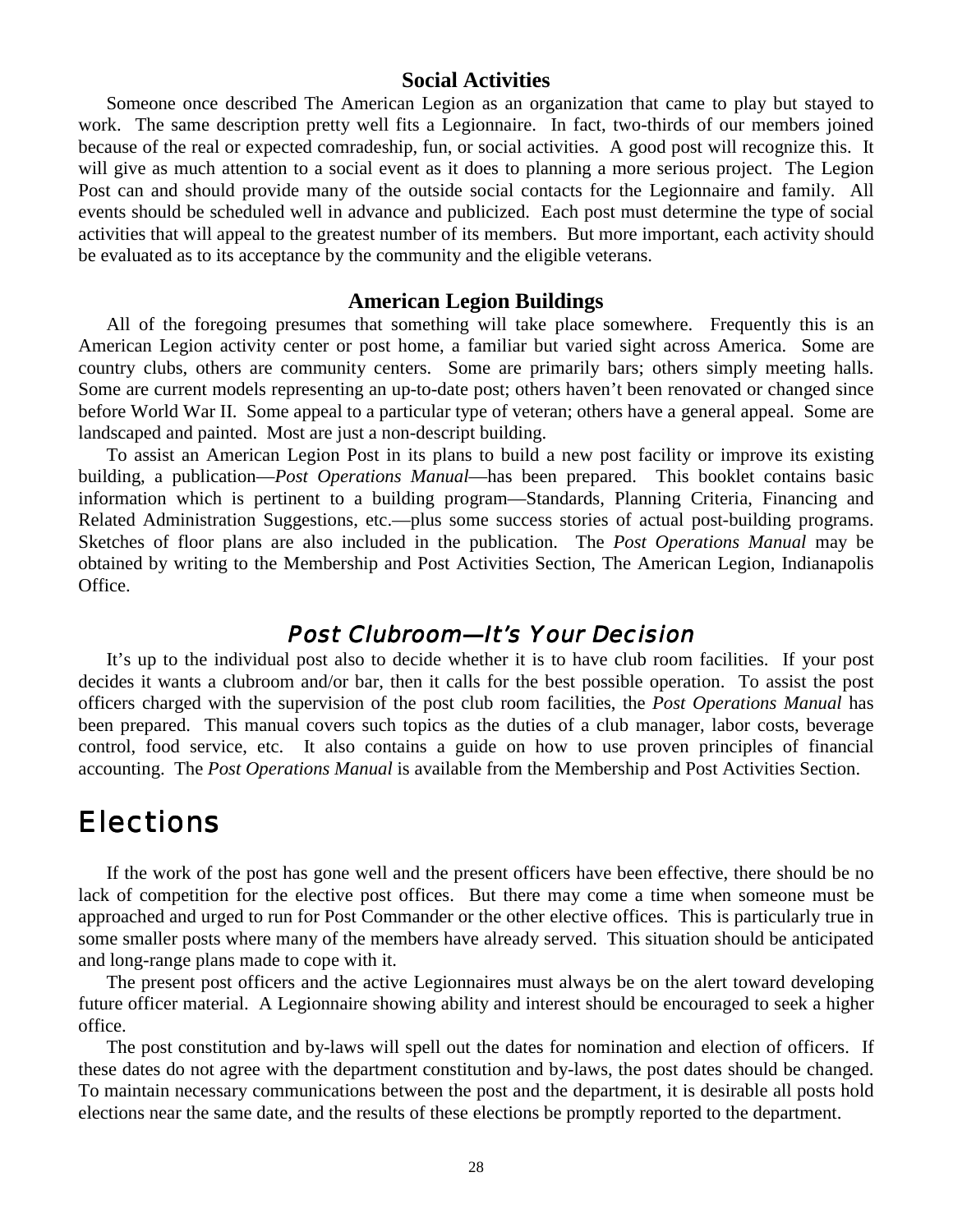# Installation

The installation of a new group of officers provides the first occasion of the new Legion year for an impressive ceremony and reason for one of the top social events in the post's calendar. If new officers are casually installed, their attitude toward their obligation will be casual. If the installation is accompanied by a banquet, visits from the department and district officers, and the type of social entertainment that draws a crowd, the new officers are going to be fully aware of the responsibilities they have assumed.

In many departments, regulations are in effect as to who the installing officers should be. It is well to check with your district commander for such details.

## Initiations and Other Rituals

Impressive installation ceremonies can provide the framework around which other rituals can develop. Your *Manual of Ceremonies* covers the initiation of new members, dedication of halls, funeral services, and other rituals standard throughout The American Legion. Frequently department or national headquarters can provide additional tools to make these ceremonies more effective. A contact with department headquarters will provide this information.

The primary objective in all rituals is to provide for the full impressiveness that has been built into the actual ritual.

# Inter-Post Meetings

Post officers can learn from their counterparts in another post, but more important, inter-post meetings provide an opportunity for social and fraternal gatherings that do much toward building the solidarity of our posts and our individual Legionnaires.

Check with the posts nearby; you usually find them more receptive to such a program. Frequently the home Post Commander opens the meeting and conducts the program; the visiting Post Commander closes the meeting. Color guards can also be interchanged.

Just as important is the fact that the increased attendance caused by joint meetings will allow you to secure more outstanding speakers and better entertainment.

# National Headquarters

The top legislative body of The American Legion is the National Convention. The National Executive Committee is vested with administrative authority between National Conventions.

Through its national organization, the unity of the Legion is effected as a national force. Through National Headquarters, the policies of the Legion are clarified and its activities are centered and directed. Thus, the influence of nearly 15,000 posts is coordinated and directed along the lines of Legion policy. Your national headquarters has offices in Indianapolis and Washington, D.C.

# Department

It has previously been mentioned The American Legion is organized into departments and, these in turn, into posts. There is one department in each state, the District of Columbia, and there may be one in each territory and insular possession of the United States (Puerto Rico). Each department may prescribe